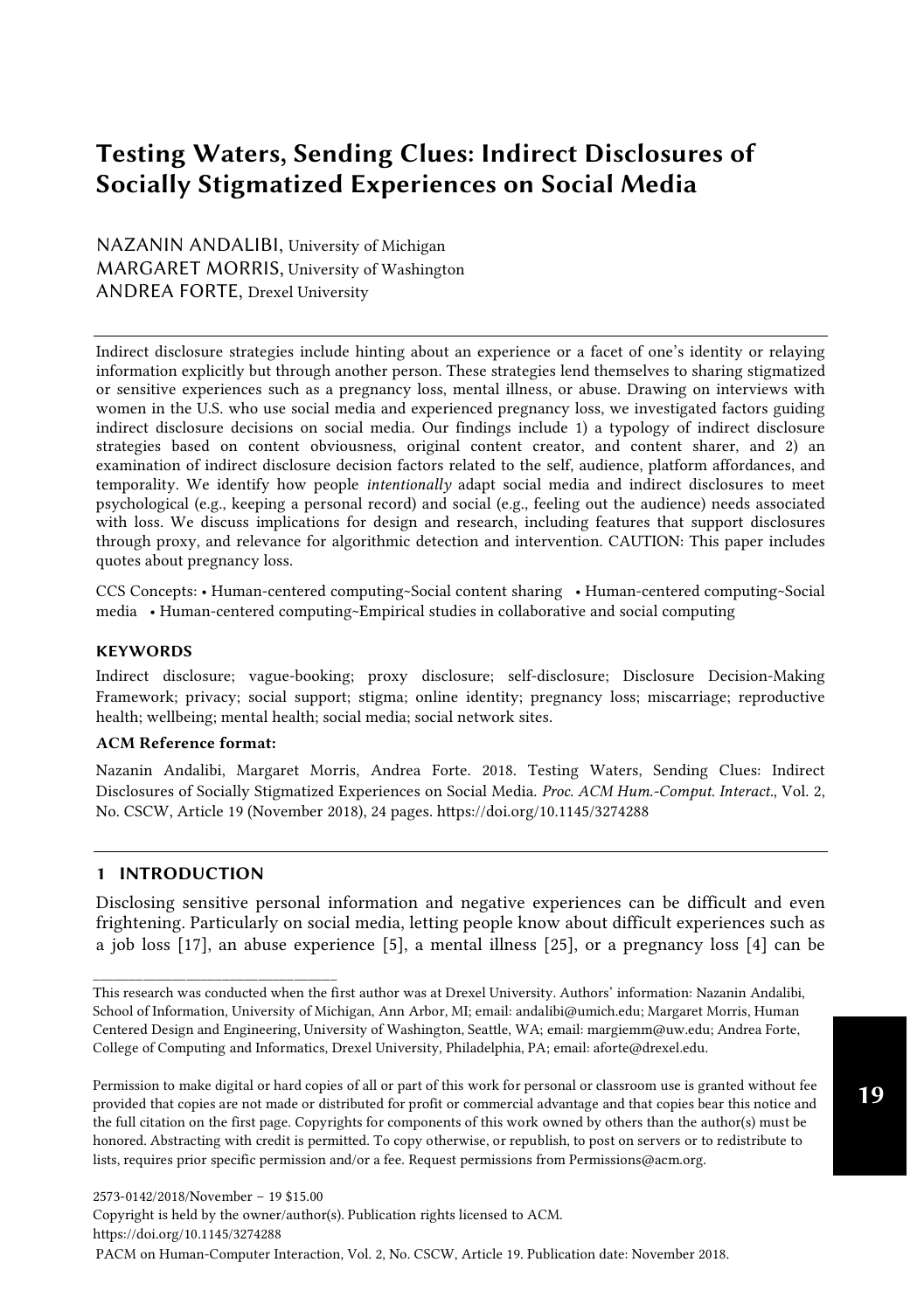daunting due to concerns around social rejection and judgment, additional distress, or other undesirable consequences [12,35,45,49]. Although most Human-Computer Interaction (HCI) and Social Computing research conceptualizes self-disclosure as direct sharing of information about oneself, many disclosures mediated through social media are less clear. Did a friend post a link to an article about living with depression because of a personal struggle? Did a friend re-share someone else's #MeToo social media post as a way of signaling their personal experience of sexual abuse and harassment? Was a meme about cancer posted as a way of disclosing a diagnosis? Was a poem about losing a pregnancy tied to the poster's own experience? Through deliberate ambiguity, posters may hint at their need for empathy or an expression of personal suffering. Indirect disclosures on social media allow for privacy regulation in a networked public, explored in past work on social steganography (hiding information in plain sight) [14] and saving "face" [48].

Self-disclosure is broadly understood as communicating information about oneself to others with much of the foundational literature focused on dyadic, face-to-face communication. Several scholars have proposed more targeted definitions of this concept that focus on intention and directness. Sidney Jourard defines "willful disclosures" as those whose goal is to "let another person know with no shadow of a doubt what you have done, what you feel, etc." [39:16] But disclosures take different forms. Literature on disclosure explores both direct information sharing (i.e., unambiguous content shared by the discloser) [39], as well as ambiguous and indirect styles that may be open to interpretation by the receiver [28]. An additional dimension of indirect disclosure is the involvement of a third party who may buffer the disclosure [36], although the content shared by a third party may not necessarily be ambiguous. Direct disclosures in socially stigmatized contexts (e.g., mental illness, abuse, infertility, pregnancy loss) are complicated by social risk (e.g., appearing needy, disclosing vulnerabilities) and competing impression management goals [52]. A stigmatized identity is one that is socially devalued and associated with negative beliefs and conceptions [31]. Indirect disclosures allow individuals to communicate while limiting personal risk, but because they are often ambiguous, they may also limit eliciting support from others, and may increase the chance of negative or unsupportive responses [10], or of being ignored or misunderstood [7].

Pregnancy loss is an experience that is often hard to disclose, socially stigmatized, traumatizing, isolating, and associated with negative wellbeing effects [71]. In the United States, it occurs in approximately 20% of recognized pregnancies; however, 55% of Americans believe it is rare [66]. Lack of support can cultivate stigma and may increase the risk of depression after a pregnancy loss [75]; however, communicating about the loss is mandatory for receiving support and gradually destigmatizing talking about it. With the exception of a few studies (e.g., [4,37]), research related to pregnancy and technology has largely focused on pregnancies that proceed as hoped. Given the prevalence, impact and lack of prior work on pregnancy loss, pregnancy loss is an important and rich context for investigating indirect disclosures of difficult or socially stigmatized experiences on social media. Prior work provides a systematic Disclosure Decision-Making Framework for *direct* disclosures of pregnancy loss on identified social media (e.g., Facebook) [4]. This framework [4] includes six types of decision factors: self-related, audiencerelated, societal, platform and affordance-related, network-level, and temporal: Self-related motivations for direct disclosures could include remembrance, taking control of one's parenthood narrative, processing the loss, and eliciting support. Audience-related motivations for direct disclosures are largely of preventive nature (e.g., announcing the loss to avoid potential follow-up questions about the pregnancy). Additionally, sometimes people disclose the loss because they want to be a source of support for others, and other times as a result of feeling less stigma due to others' disclosures (through a phenomena called "network-level reciprocal disclosure"), contributing to network-level disclosure motivations. Moreover, disclosures motivated by societal factors are activist in nature, to fight stigma and raise awareness at the societal level, while temporal factors (e.g., amount of time since the loss) also inform direct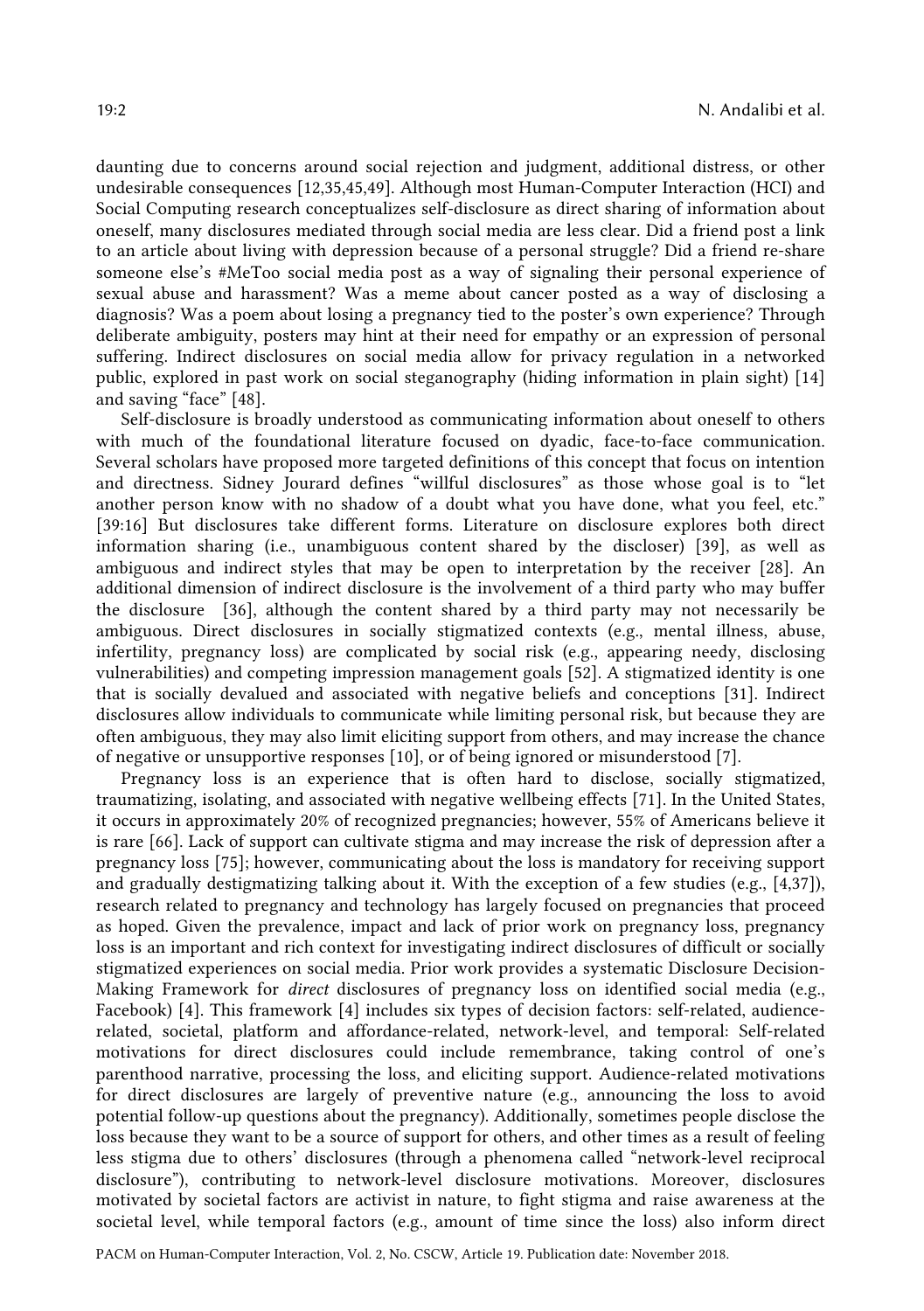disclosure decisions. Finally, one-to-many communication, asynchronous communication, and prior anonymous participation facilitate direct disclosures of stigmatized experiences on identified social network sites.

In this paper, we investigate indirect disclosures of pregnancy loss on social media platforms. We draw on interviews with women who used social media and had experienced pregnancy loss to describe their indirect disclosures of pregnancy loss experiences on social media, along with their perceived motivations for these disclosures. This research sheds light on the ways in which social technologies mediate sensitive indirect self-disclosures, what considerations contribute to indirect self-disclosures, and how social technology designs can support the needs that individuals may have in face of adversity, distress, and stigma.

#### 2 RELATED WORK

#### 2.1 Indirect and Ambiguous Self-Disclosures in Non–Computer-Mediated Contexts

Research has long recognized directness as an important disclosure dimension [32]. For example, Edgar proposed direct-indirect as one dimension of disclosing stigma, with indirect disclosure as a strategy for limiting stigma [28]. For example, "I just found out that I got a promotion" is more of a direct disclosure than "It's nice to finally have something good happen at work" [56]. Similarly, "I have HIV" is more direct than "I have been sick" [57]. Prior research has noted indirect disclosures of stigmatized content, such as Ponse's observations of statements that implied lesbianism through reliance on inferences [58]. Indirect disclosure of homosexuality also takes the form of dropping hints, clothing that symbolizes gay identity, or jewelry such as freedom rings as a symbol of gay pride [27]. Symbolic disclosures such as tattoos also allow for bypassing verbal disclosure [32]. This way of disclosing information is different from that defined by Jourard [39:16] (i.e., letting the audience know with "no shadow of a doubt" what one is feeling), or from "the matter of fact" disclosures of Goffman [31] in that the information is symbolically or indirectly communicated, and not explicitly and directly.

Indirectness of disclosure can take the form of social coding, as discussed above, or by indirectly delivering a message through others. In a "second-hand" or "third party" disclosure, someone else shares the information [1,13,26]. Indirect disclosures (e.g., hinting, third party) can also reduce the chances of face threat for the discloser or the disclosure recipient: The stigmatizing information that could make both parties vulnerable to bias is detectable only to those who are in the know and most likely sympathetic [15,36]. For example, research shows that indirect disclosures of HIV by men who have sex with men are believed to be an adequate form of disclosure since those who need the information would understand the message and infer their own risk [70]. Recipients too sometimes prefer indirect disclosure as a more discrete way of sharing sensitive information. For example, a study suggests Chinese college students who associate mental illness with stigma prefer to learn of others' experiences with mental illness through indirect disclosures over more direct disclosures [3].

The research above explores the role of indirect disclosures in non-computer-mediated communication, particularly in the presence of social stigma. Next we shift our attention to social media research.

#### 2.2 Indirect and Ambiguous Self-Disclosures on Social Media

Much of the self-disclosure research in computer-mediated communication, HCI, and social computing has focused on direct forms of self-disclosure. This research has explored the content and motivations associated with direct and general self-disclosure on social media (e.g., [21,44,79]), as well as in sensitive contexts including parenthood difficulties [2], transitioning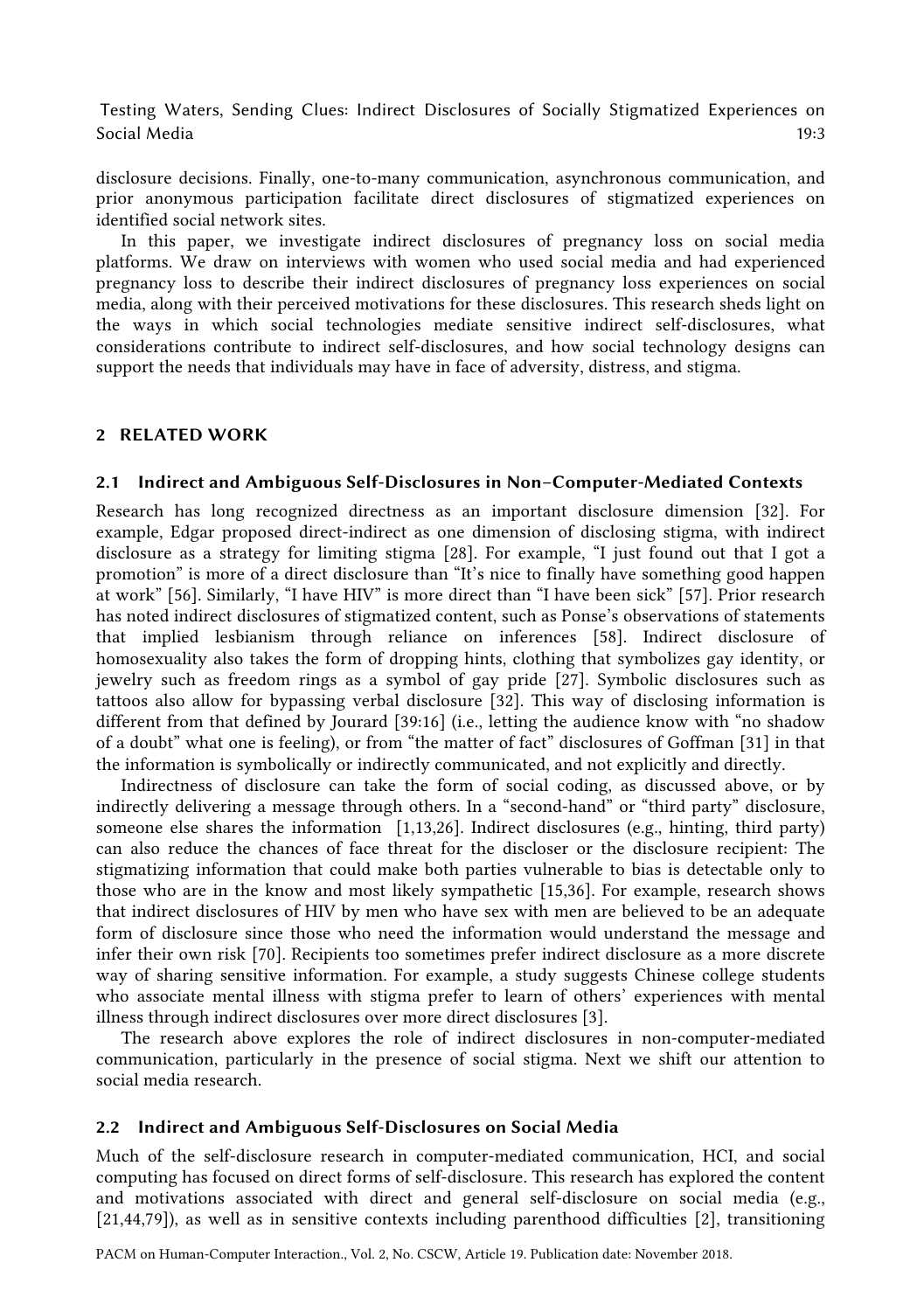into society from military [69], gender transition [35], experiencing sexual abuse [5], mental illness [6,25], socio-economic status stigma [63], or romantic relationship breakups [34]. A growing body of research focuses on computationally detecting signals of distress (e.g., mental illness) from social media content (e.g., [23]). Indirect disclosures, however, have not been the focus of much HCI and CSCW scholarship nor have they been conceptualized and described clearly.

A notable exception is boyd and Marwick's discussion of "social steganography" as a way that teenagers code information on social media [14]. Through "hiding in plain sight," social steganography works because the poster knows that different audiences will interpret the message differently [14,55]. By sharing content in a way that only certain audience members can decode, teens enact privacy in public. Strategic ambiguity or vague-booking can also be seen as a type of indirect disclosure, where the message is intentionally vague, and may lead to several interpretations [9]. Research has linked strategic ambiguity to less use of privacy controls on Facebook [20], implying that individuals see it as their own way of managing privacy. What the ambiguous message does *not* say is more important than what it does [38], rendering it an appropriate and helpful medium for disclosing sensitive topics [64]. In the context of grief, bereaved parents' use of strategic ambiguity in sharing about the death on Facebook enables protecting sensitive information and impression [48]. For instance, bereaved parents may garner support and build community by posting abstract content that does not reveal specifics such as cause of death, or any other information they deem sensitive.

This literature suggests that intentionally indirect disclosures, which often require the audience to draw inferences, are a common way to share stigmatizing or sensitive information. However, there has been scant work to examine the factors that inform decisions to engage in indirect disclosures on social media, the ways they are enacted, or the implications of this unique communication behavior for designing social technologies. We build on this body of research by investigating how (i.e., in what ways) and why (i.e., for what motivations and reasons) people indirectly disclose pregnancy loss on social media and discuss potential implications for future social technology designs as well as research (e.g., through design explorations and other means.)

# 3 METHODS

# 3.1 Recruitment

Recruitment began with a short screening survey on Facebook and Twitter, disseminated via two of the authors' networks widely shared by individuals outside of their networks. The survey's goal was to find eligible interview participants and yield a strategic sample in terms of demographics and experiences (e.g., age, used social media, disclosure occurrence on social media). The minimal eligibility criteria to patriciate in the survey included having experience with pregnancy loss during the past two years, being 18 or older, using social media, and residing in the United States. The gestational stage of loss was not a recruitment criterion since it does not determine the grief experience [50]. The survey included questions about what social media respondents used and whether they used those social media to talk about their pregnancy loss, as well as demographic and contact information. The survey did not include detailed questions about what disclosure strategy respondents employed, and as such no information about indirect disclosures were evident in that data. The study was open to transgender and non-binary people but none responded. A total of 90 individuals responded to the survey during the period it was active (November 2016–January 2017).

Among survey respondents, 36 had not directly disclosed the loss on any platform, 51 had directly disclosed on one or more, and three could not recall. Among the 51 who had disclosed on one or more platforms, 41 briefly shared how they did so, out of which 22 had shared about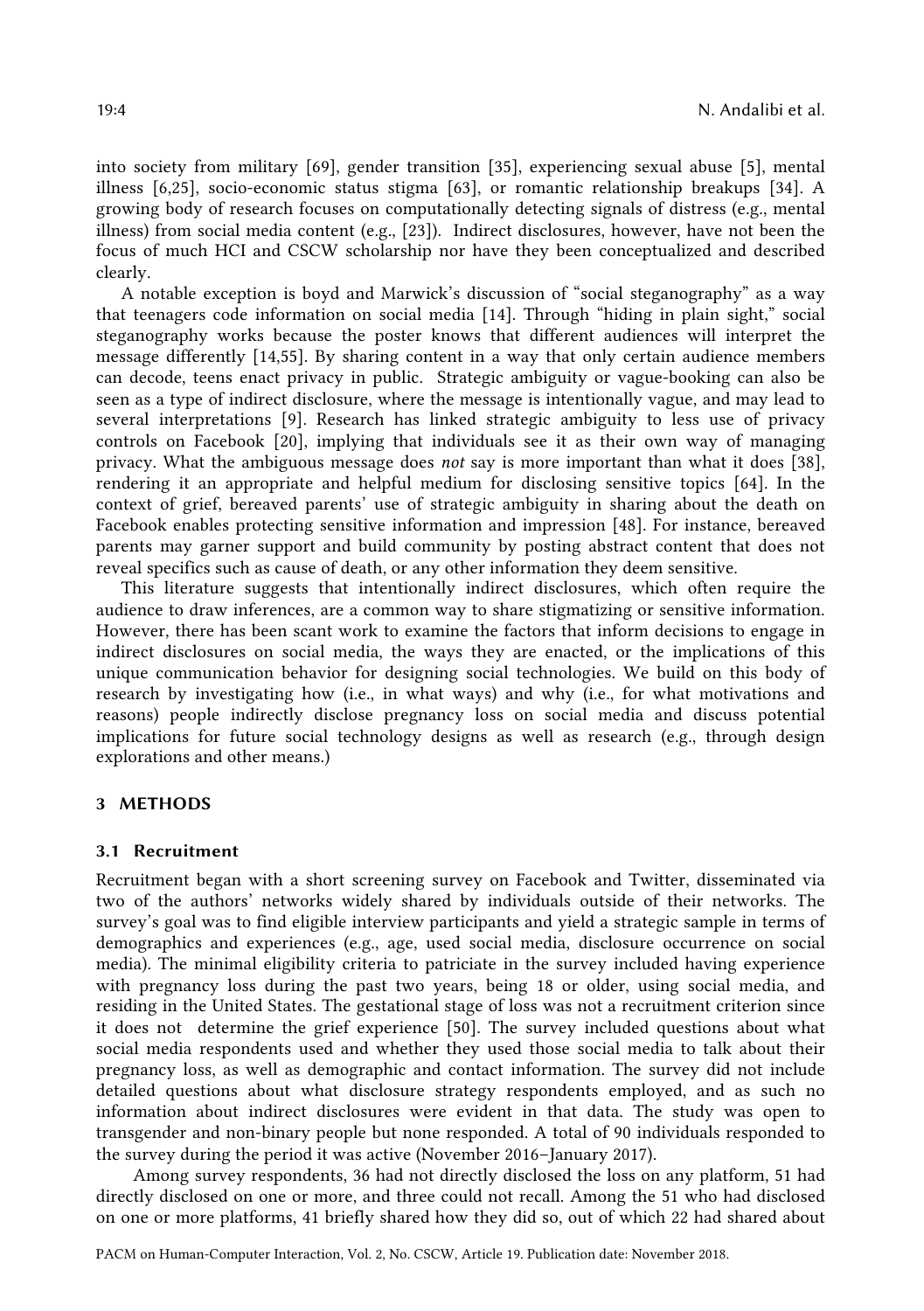their experience on their Facebook profiles. The first author made several systematic passes through the survey data prior to and during the interview data collection period to select potential interview participants with the aim of covering a wide range of experiences with loss, disclosure, social media use, and age in aggregate. We recruited through an iterative process to ensure participation of a wide age range and inclusion of individuals who had and had not disclosed about their loss on social media. The first author contacted survey respondents selected for interviews with study information and a link to an online consent form. Once the first author had interviewed several people of similar ages, we stopped inviting new interviewees in that age range, and focused on recruiting other age ranges. We stopped recruiting new interview participants well after we reached saturation and uncovered no new themes and experiences. Interview participants were offered a \$25 Amazon gift card as a token of appreciation. This study was approved by the IRB at Drexel University.

# 3.2 Participants

The first author interviewed a total of 27 women, aged between 27 and 42 (average = 33.6). Thirteen of these women reported indirect disclosures of pregnancy loss on Twitter, Facebook or Instagram. This paper solely focuses on indirect disclosures as a distinct and unique behavior; we therefore draw on the interviews with these 13 women (aged between 27 and 39, average = 32.5) and report more details about them in this section and in Table 1. Our sample included participants in age ranges more likely to experience both pregnancy and pregnancy loss [78].

All 13 participants were women in relationships with men. Participants used a variety of platforms including Facebook, Instagram, Twitter, Tumblr, Facebook groups, Reddit, GOMI, Glow, and BabyCenter. All participants used Facebook except one who only used Instagram and Twitter at the time of the interview. Participants had experienced losses in various stages of pregnancy including stillbirth. All participants were raised and lived in the United States. They

| Age | Education            | Income         | Employment          | Religion                 | Children                                             |
|-----|----------------------|----------------|---------------------|--------------------------|------------------------------------------------------|
| 36  | graduate degree      | $$75K+$        | employed full time  | agnostic                 | 1 living                                             |
| 28  | bachelor's<br>degree | $$75K+$        | employed full time  | in particular            |                                                      |
| 32  | graduate degree      | $$75K+$        |                     |                          | 3 (almost, will<br>deliver 1 soon)                   |
| 35  | some college         | $$75K+$        | full time mom       | agnostic                 | 1                                                    |
| 35  | graduate degree      | $$75K+$        | employed full time  | atheist / agnostic       | $0(1 \text{ on the way})$                            |
| 39  | graduate degree      | \$50K-\$74,999 | employed part time  | nothing in<br>particular | 1                                                    |
| 35  |                      |                |                     |                          | 1                                                    |
| 35  | graduate degree      | \$50K-\$74,999 | self-employed       | agnostic                 | 1                                                    |
| 28  | college degree       | $$75K+$        | employed part time  | nothing in<br>particular | $\mathbf{1}$                                         |
| 29  | some college         | \$30K-\$49K    | stay-at-home parent | agnostic                 | 4 living                                             |
| 27  | college degree       | \$50K-\$74,999 | employed part time  | Protestant               | 1                                                    |
| 37  | college degree       | $$75K+$        | employed full time  | Catholic                 | 1                                                    |
| 27  | college degree       | $$75K+$        | employed full time  | atheist                  | $\mathbf{0}$                                         |
|     |                      |                |                     |                          | agnostic / nothing 1<br>stay-at-home parent Catholic |

Table 1. Participant details. We report on the number of children exactly how participants did, in their words. P16 did not complete the demographics questionnaire after the interview.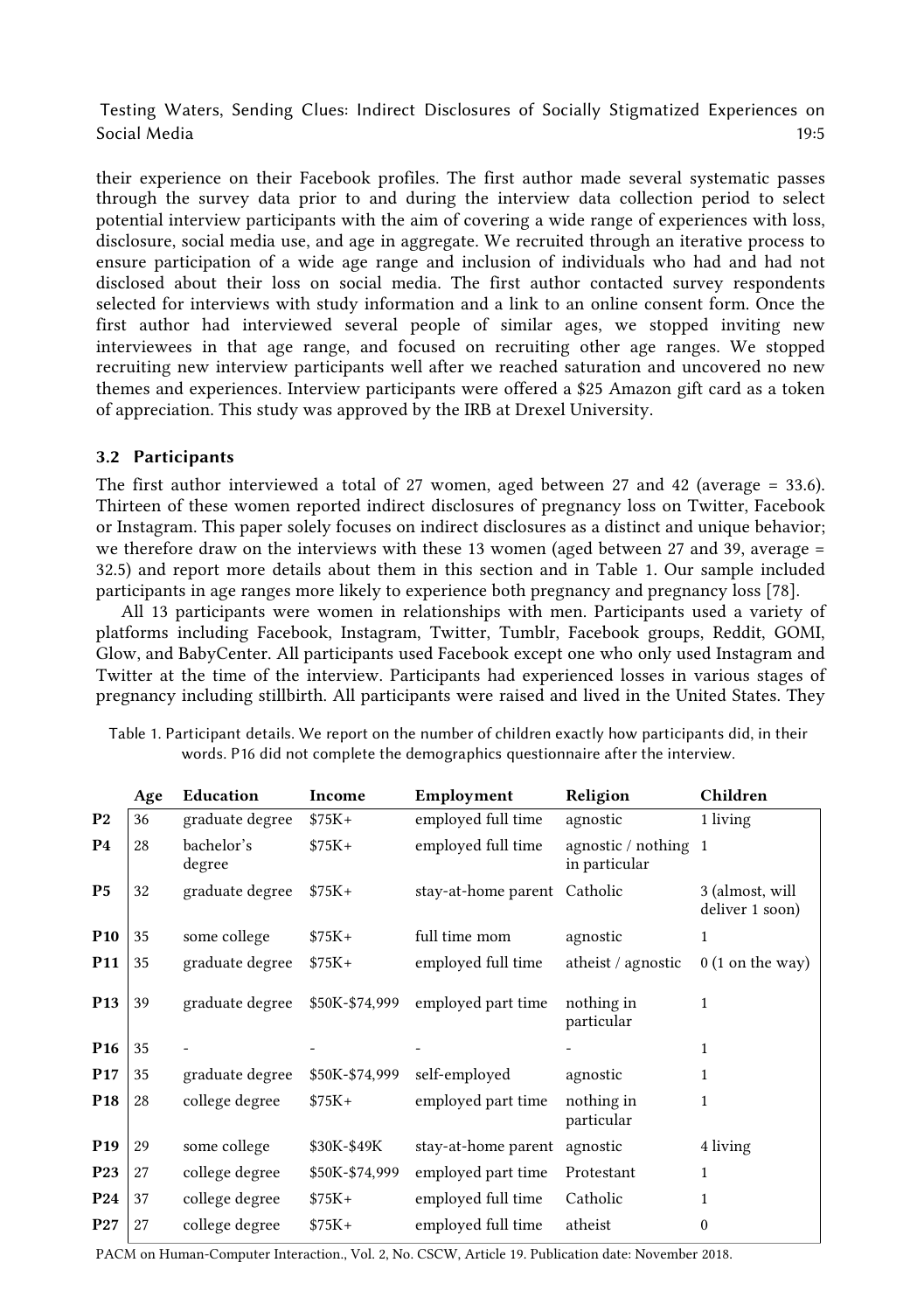engaged in indirect disclosures across a variety of social media platforms; five individuals also had shared about the loss directly to their Facebook networks, often following indirect disclosures. Four participants did not engage in any direct disclosures across social media platforms (e.g., Facebook, anonymous support groups). Six individuals engaged in direct disclosures on support groups where they felt safer, three of whom had also directly disclosed the loss on Facebook. Finally, one participant wrote a blog post about the loss on a platform where she felt anonymous and was not connected to people who knew her physical world identity.

## 3.3 Data Collection

This study employed semi-structured interviews so that participants could share their own experiences and take part in shaping the conversation. This was important given the sensitive topic of discussion. The first author conducted all the interviews over a video or Skype call based on the participant's preference. The interviews lasted 98 minutes on average (*SD* = 10, range: 82-114). The audio was recorded and transcribed for analysis. Prior to recording, the goals of the study were shared and participants' permission was obtained to record the interview. Interviews included questions about the participant's experience of learning about the pregnancy, disclosure of the pregnancy and pregnancy loss in computer-mediated and noncomputer-mediated contexts, general use of social media, and reasons and processes leading to decisions about particular disclosures or lack thereof. For example, after a participant finished sharing how she learned that the pregnancy would end or had ended, if she had not already said whether she shared the news with anyone, the interviewer would ask probing questions such as: "What happened next? Did you share this with anyone? Did you use any social media to share about this in any way? Tell me about what you did and what your process was like. Why? [referring to what the participant said they did]?" When possible, participants described and shared specific examples and stories. When participants felt comfortable doing so, they showed us their actual posts. Interview questions addressed unintended pregnancy loss, in line with the study's focus. Taking an ecological perspective, interviews did not focus on any particular platform and included follow ups with what was relevant to participants during the course of the interviews. After the interview, we asked participants to complete to a brief demographics questionnaire. In this paper, we report on themes solely related to indirect disclosures, and not on all the collected data.

## 3.4 Methodological Orientation and Analysis

Methodologically, this work is concerned with understanding how people perceive the sociotechnical factors that contribute to their disclosure decisions from *their* perspective. Our approach in investigating these phenomena was interpretivist and phenomenological. The philosophical foundation for interpretive work is phenomenology [11]. The interpretivist approach views reality as socially constructed, and focuses on how the participant experiences the world around them; in order to understand any phenomenon researchers need to understand the meanings people assign to it [81]. For the phenomenologist, the world is one of intersubjectively constructed meanings; as such, understanding any phenomena requires understanding it in lived experiences [51]. Interpretive work does not have a priori dependent or independent variables, instead it emphasizes complex making practices as the situation emerges [40]*.* As Wilson [81] puts it: "*Phenomenological ideas underlie virtually all of those schools of thought that hold that it is necessary to understand the meaning attributed by persons to the activities in which they engage, in order to understand their behavior*." Throughout these approaches there is an interest in understanding the lived experiences of people and the meanings they associate with those experiences. With the assumption that these meanings impact behavior, participants are asked to reconstruct their experience within the topic under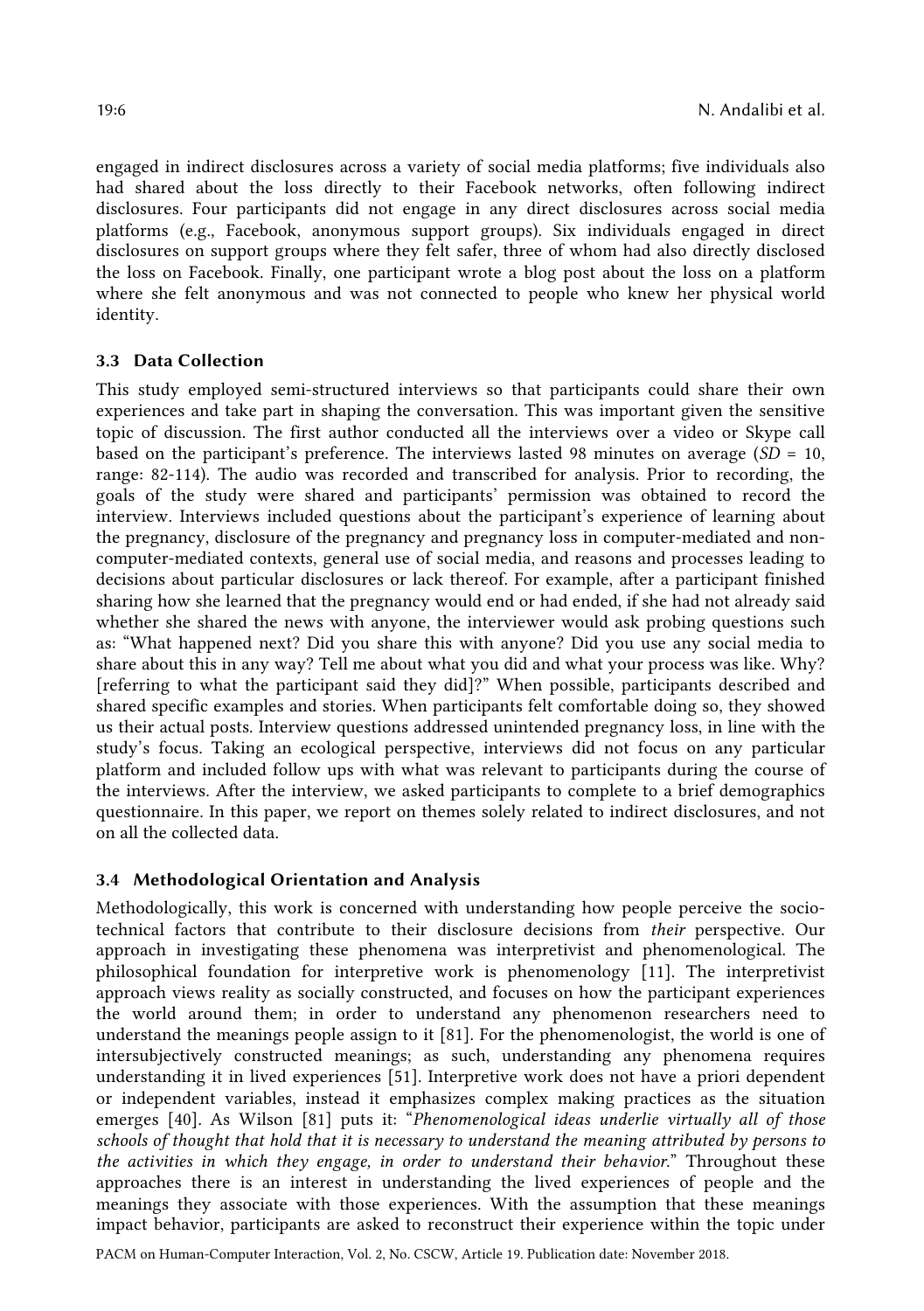investigation [68]. In this work, we were interested in constructed meaning and how participants made sense of their experiences and the social-technical context in which those experiences took place.

Our data analysis was driven by the constant comparative method central to and popularized by grounded theory. The first author applied line-by-line coding "through which categories, their properties, and relationships emerge automatically taking us beyond description and putting us into a conceptual mode of analysis" [76:66]. The analysis started with open coding and identifying patterns in the dataset of 27 interview transcripts, allowing for flexibility and creativity in analysis [76]. As participants referred to indirect disclosures, the first author created codes related to this concept and iteratively allocated them to larger categories. This process revealed that 13 out of the 27 interview participants had engaged in indirect disclosures of pregnancy loss on social media – which is the focus of this paper. Data analysis and collection were hand-in-hand processes, and recruitment stopped well after our analysis reached saturation with all the presented themes. Two authors met to discuss the emerging themes throughout the analysis process.

# 3.5 Limitations and Opportunities

We report on the reconstructed experiences of participants, who may recall their decision making process in ways that are idealized or otherwise unreflective of their actual decision making at the time. We aimed to minimize this common liability of retrospective interviewbased data by asking participants to view and share their actual posts when possible. Furthermore, this study focuses on the experience of women in the United States; investigating potential cultural differences in indirect self-disclosure of pregnancy loss or other socially stigmatized experiences is an area for future research. Specifically, future work can evaluate our findings and refine the Disclosure Decision-Making Framework [4] that we extended to the context of indirect disclosures to investigate disclosure (direct and indirect) and support seeking behaviors in other contexts often associated with stigma (e.g., HIV, invisible chronic illnesses, substance abuse). Future research could also investigate potential links between personality measures (e.g., introversion) and indirect disclosures on social media. While we sought representation from a wide range of ages and experiences, our sample is not representative of American women who experience pregnancy loss, nor it is expected to be with our methodological orientation. Future work could evaluate these findings with representative samples for surveys or longitudinal studies. Such future work could also investigate potential relationships between a variety of attributes and identity facets (e.g., sexual orientation, gender identification, relationship status, ethnicity/race, socio-economic status, pregnancy history, pregnancy loss history), perceived disclosure motivations, and employed disclosure strategies.

## 3.6 Ethical Considerations

Due to the sensitivity of pregnancy loss experiences, the interviewer adopted Kasket's guidelines [41] for interviewing bereaved individuals. These guidelines provided the interviewer with knowledge about stress levels and their signs that may occur during such interviews, and ways to respond to them. A summary of our findings will be made available on the first author's website as a service to participants and the general public.

# 4 FINDINGS

We found that participants used several strategies for achieving indirectness, varying based on content obviousness, and on who created and shared the content (see Table 2). We also found that factors guiding indirect disclosure decisions of pregnancy loss on social media were related to the self, audience, platform and affordances, and temporality (see Table 3 and Figure 1). In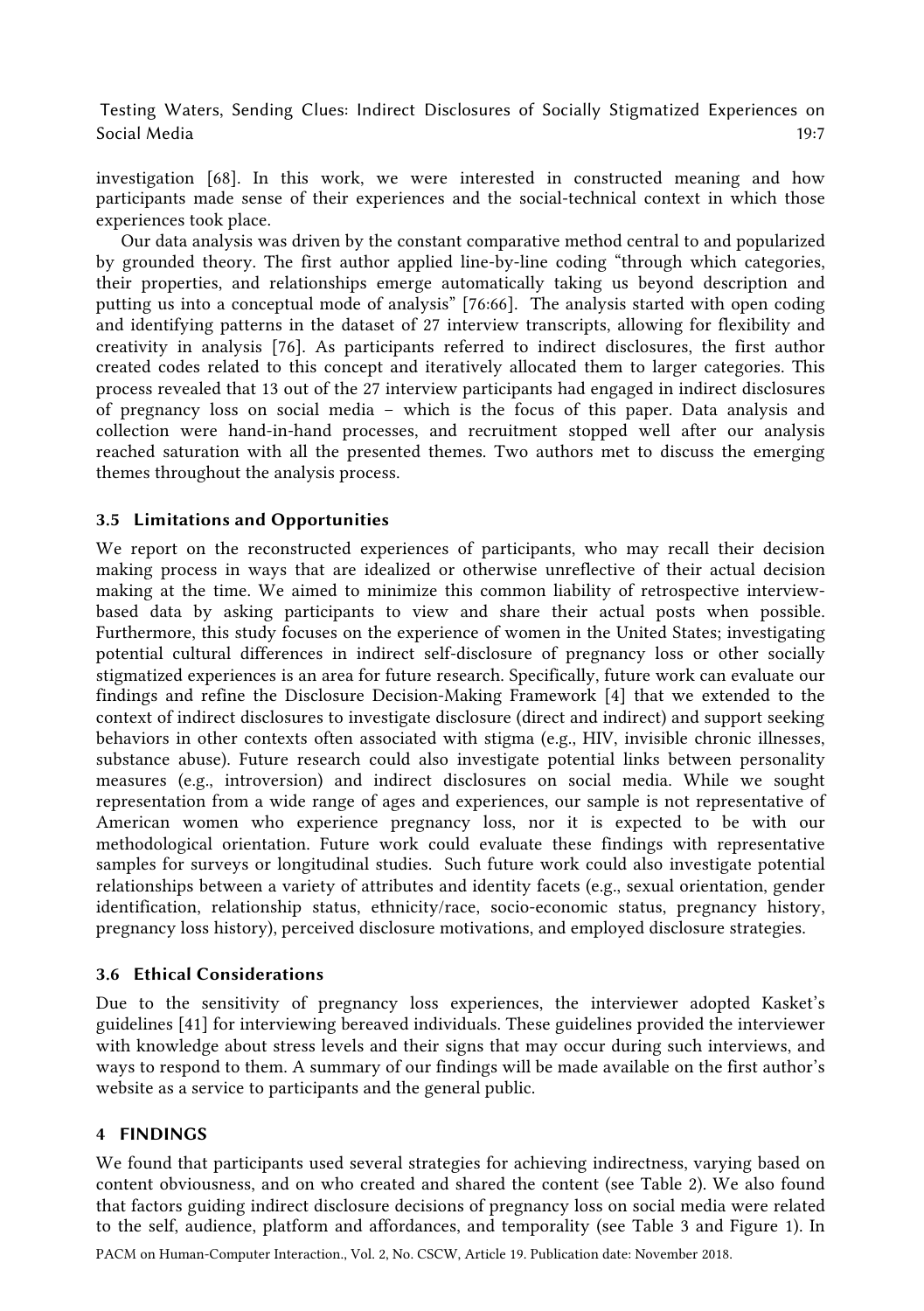Table 2. Indirect disclosure strategies of socially stigmatized experiences on social media. "Created by self and/or others" refers to posts that *may* be collaborative. "Self" refers to participants. "Others" refers to individuals other than participants.

|                   | Content<br>obviousness | Content<br>created by | Content<br>shared by | Example                                                                                                                                                                                            |
|-------------------|------------------------|-----------------------|----------------------|----------------------------------------------------------------------------------------------------------------------------------------------------------------------------------------------------|
| <b>Strategy 1</b> | Obvious                | Self and/or<br>others | Others               | Facebook post by spouse explicitly<br>announcing the loss                                                                                                                                          |
| Strategy 2        | Non-obvious            | Self                  | Self                 | Instagram post by the individual about<br>staying at home with no reference to the<br>reason (i.e., loss)                                                                                          |
| Strategy 3        | Non-obvious            | Self                  | Others               | Painting <b>created by the individual</b> that<br>symbolically depicts the loss is posted on<br>Facebook by spouse. There is no explicit<br>mention of the loss.                                   |
| Strategy 4        | Non-obvious            | Others                | Self                 | A blog post that <b>someone else</b> wrote about<br>pregnancy loss is shared by the individual<br>with no commentary about her own<br>experience with pregnancy loss or the<br>reason for posting. |

this section, we first discuss indirect disclosure strategies and provide examples, and then we report on factors that guide decisions to engage in indirect disclosures on social media.

#### 4.1 Indirect Disclosure Strategy Typology on Social Media

Disclosure strategies varied by (1) the obviousness of the content, (2) who originally created the content, and (3) by whom the content was shared on social media. Table 2 summarizes these strategies with example summaries.

Participants often decided to share content that was non-obvious with respect to pregnancy loss, lacked ties to their own experience with pregnancy loss, or was symbolic. For example, they shared meaningful content (e.g., dinner photo at the night of the loss) without referencing pregnancy loss, or created symbolic representations of their experience (e.g., painting) and shared those on social media without any explicit and obvious explanation. Participants also invoked others (e.g., spouse) to share content on social media. These third party disclosures were sometimes explicitly and obviously about the loss (e.g., spouse announcing the loss on social media) and sometimes ambiguous (e.g., spouse sharing symbolic art). Participants also shared content that others had created about pregnancy loss (e.g., sharing a blog post that someone else wrote about pregnancy loss). They did so without commentary on their reasons for sharing or any tie to their own pregnancy loss experience – thus rendering it an indirect disclosure. Sometimes participants collaborated with a third party (e.g., spouse) in creating the content that was obviously about the pregnancy loss, but did not share it with others themselves, rendering it an indirect disclosure.

Direct disclosures refer to sharing obvious content about the self and created by the self. By instead identifying *indirect* disclosure strategies on social media, we provide a useful understanding of how they are different from direct disclosures while we add to the conceptual clarity of indirect disclosures in the literature. As a result of this analysis, we define indirect disclosures on social media through the strategies we identified in Table 2. Specifically, we conclude that social media indirect disclosures involve sharing of obvious content by proxy, or of non-obvious content by self or others. Content may be created by self or others. Future work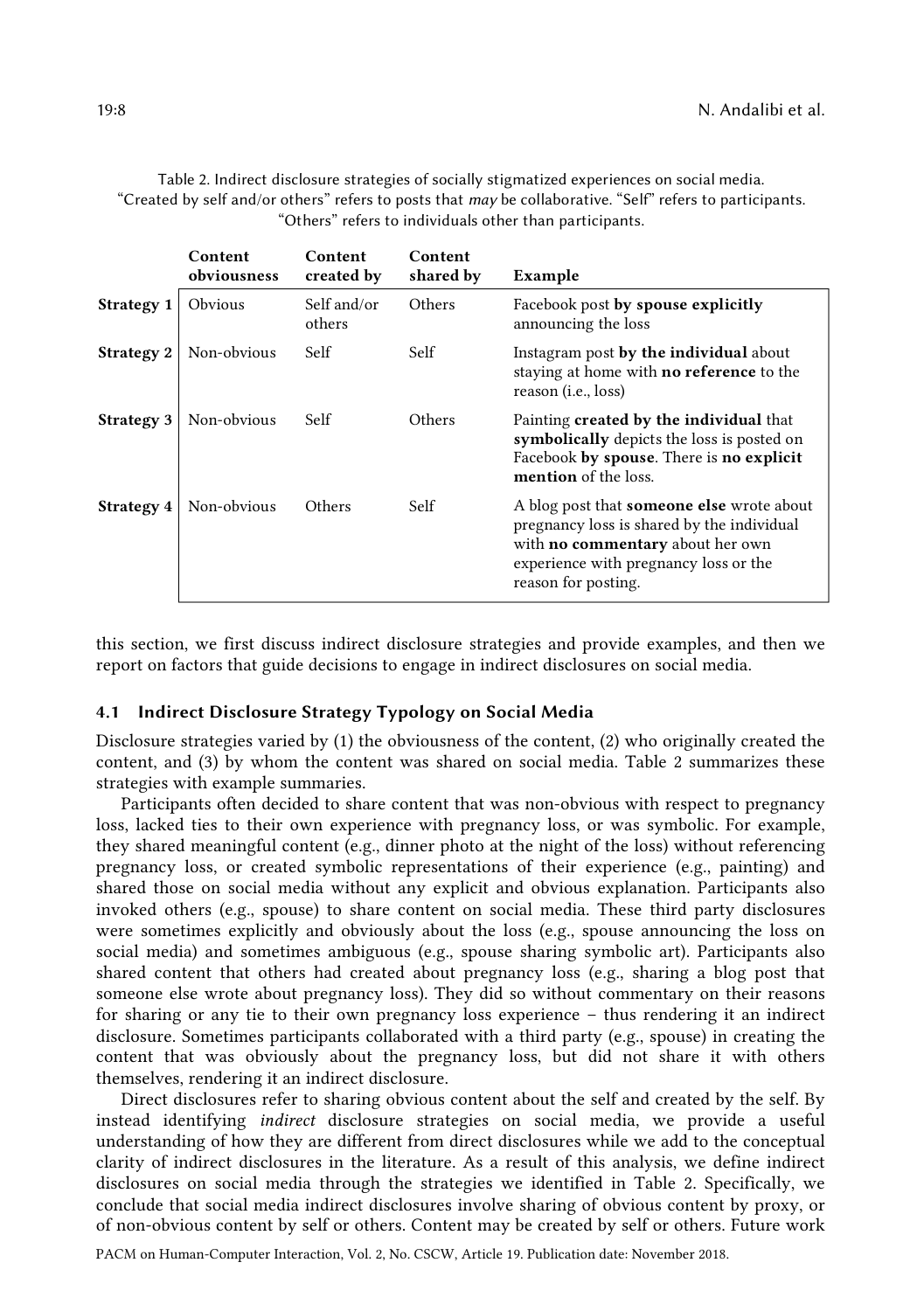could investigate how potential responders and audiences interpret and perceive content shared via these strategies, and how a poster's chosen strategy informs an audience's response acts. Future work could also explore potential correlational links between one's chosen disclosure strategy and factors perceived to motivate disclosures.

# 4.2 Motivations Influencing Indirect Disclosures of Pregnancy Loss on Social Media

Figure 1 shows factors participants perceived to be guiding indirect disclosure decisions on social media including factors related to the self, audience, platform's affordances, and temporality. These high-level categories of considerations overlap with four out of six categories explaining direct disclosures of pregnancy loss on social media explained in prior research [4] (see Figure 1); however, as we will discuss, the details in each category differ from those in direct disclosures, thus extending the Disclosure Decision-Making Framework proposed in prior work [4] to the context of indirect disclosures. As Figure 1 suggests, societal and network-level decision factors are specific to direct disclosures. We will return to this comparison in the Discussion section. Table 3 illustrates a summary of detailed considerations



# **Direct Disclosure Factors**

Figure 1. The Disclosure Decision-Making framework illustrates factors guiding direct and indirect disclosure decisions of stigmatized experiences on social media according to participants' perceptions. All six categories inform direct disclosure decisions, while four categories inform indirect disclosure decisions.

Table 3. Factors perceived to inform indirect disclosure decisions of stigmatized experiences on social media.

| Self                    | Keeping a personal record<br>Eliciting support and finding similar others<br>Self-expression and catharsis<br>Solidifying and conveying identity<br>Protecting oneself emotionally while sharing the news |
|-------------------------|-----------------------------------------------------------------------------------------------------------------------------------------------------------------------------------------------------------|
| Audience                | Avoiding judgments by the audience<br>Feeling out the audience and testing the waters                                                                                                                     |
| Platform and affordance | Seeking anonymity and lack of overlap with everyday networks                                                                                                                                              |
| Temporality             | Amount of time since the event                                                                                                                                                                            |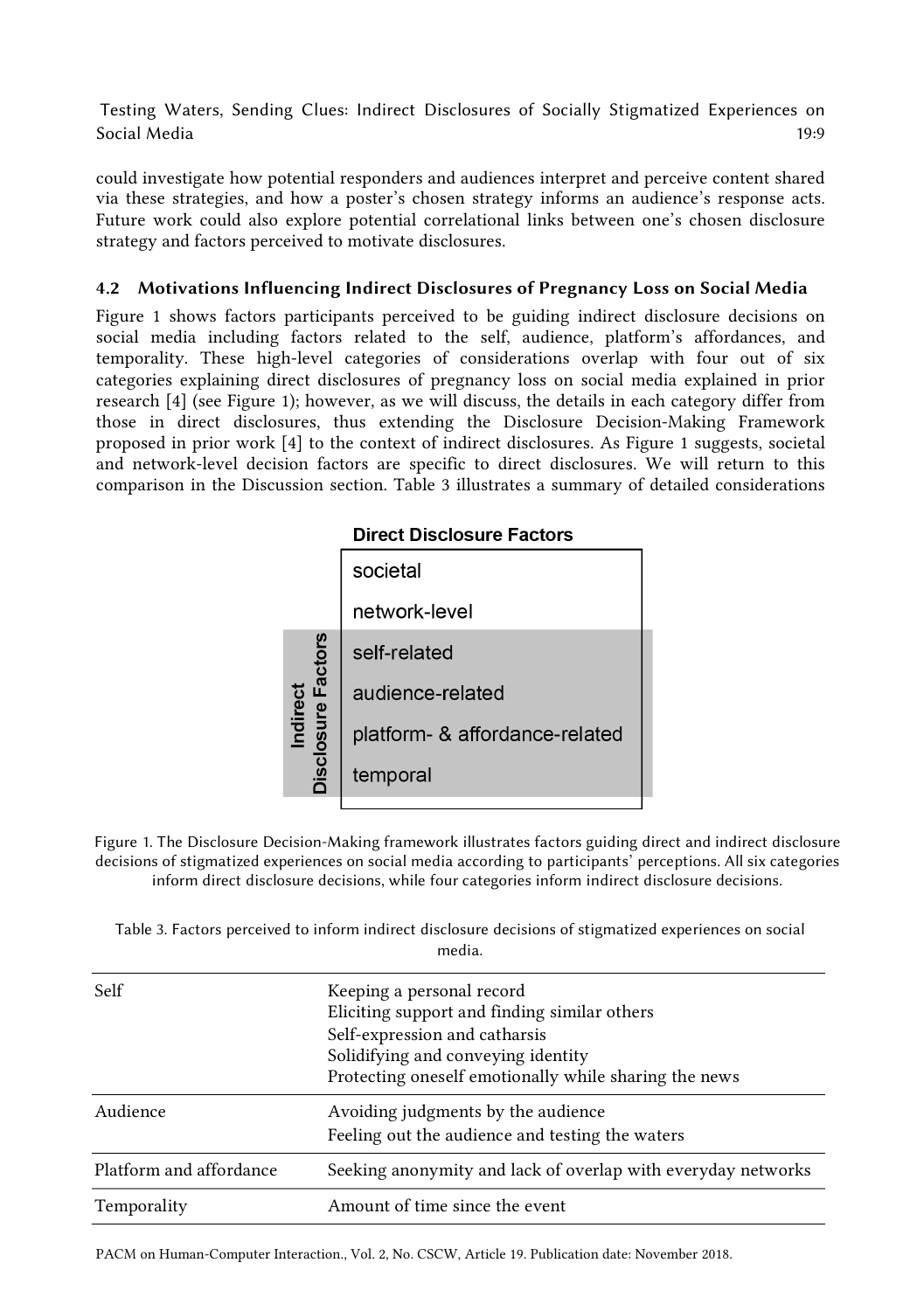that participants perceived to have informed their indirect disclosure decisions. In this section we explain how these considerations lead to indirect disclosures of pregnancy loss.

# *4.2.1 Self-related Factors*

Keeping a personal record, eliciting support from certain audience members and finding similar others, self-expression and catharsis, solidifying and conveying identity, and protecting emotional well-being of self while also sharing the news were self-related factors that guided indirect disclosure decisions of pregnancy loss. We describe these motivations related to individual and self-focused considerations below.

Keeping a personal record. Indirect disclosures of pregnancy loss were sometimes motivated by a desire to keep a record of the reality of the experience for the self, without having to put all the information out for others' consumption. For instance, P17 reflected on indirect disclosures on Instagram (Strategy 2):

*A lot of my posts are during that worst time. I'm posting a picture of something and to me it means a lot more than what the picture is… There's a picture of us having dinner, I know I'm having a miscarriage, and that it's a horrible day and I almost passed out at the restaurant, but for everyone else it's a picture of us eating dinner. I wish I could be more honest about it instead of just put a picture of us smiling. That just feels easier, but I printed the whole feed because to me it's a story that I want a record of, but the real stuff's not even written down with it.* 

The same participant also shared happy-seeming photos of a party at which she experienced a second miscarriage. Sharing these photos with no explicit reference to the loss was a private way of capturing what mattered – memories and stories they wished to record. These kinds of disclosures were nearly impenetrably encoded.

Photos are generally believed to be more open to interpretation than text [8] and among our participants, they were used more often than text for indirect disclosures. Sometimes participants shared a photo that reminded them of the time period during which the pregnancy loss happened, or the dark times they had gone through, but explained that their audience would not be able to tell what the image was "really" about. The photos did not obviously depict pregnancy loss, nor did any potential text accompanying them. This content was self-created and directly reminiscent of the loss for the poster but would mean something different to the audience. This allowed participants to meet their self-related need of keeping a personal record and private reminiscence without risking judgments from others (an audience-related consideration) or other unwanted consequences that they feared might result from an alternative direct disclosure.

Eliciting support and finding similar others. Some participants indirectly disclosed the loss to find similar others and find support, perceiving this as a self-related need. By using coded cues, they avoided potential judgement by a broad audience who might not understand their experience while signaling to those who had been through a loss and would be more likely to be supportive and empathetic.

For example, P24 described a post on Facebook in which she had written that she lost somebody special to her one year ago but that she was now blessed with a three week old (Strategy 2):

*It was like, I want to talk about this but I feel like I'm not supposed to so I'm just going to hint at it. I think I did get out of it what I was hoping for. I had a few people reach out to me, other people that had been through this. It was enough of support and enough of me being able to talk about it. The vagueness and the hinting about it on Facebook, obviously, was enough that some people realized what was going on and the people who wanted to reached out to me and talked about their experiences or asked me about my experience. It was helpful.*

Indirect disclosures allowed some participants to filter their audience and elicit reciprocal disclosures in some cases from invisible similar others. P17 explained her role as an intended recipient: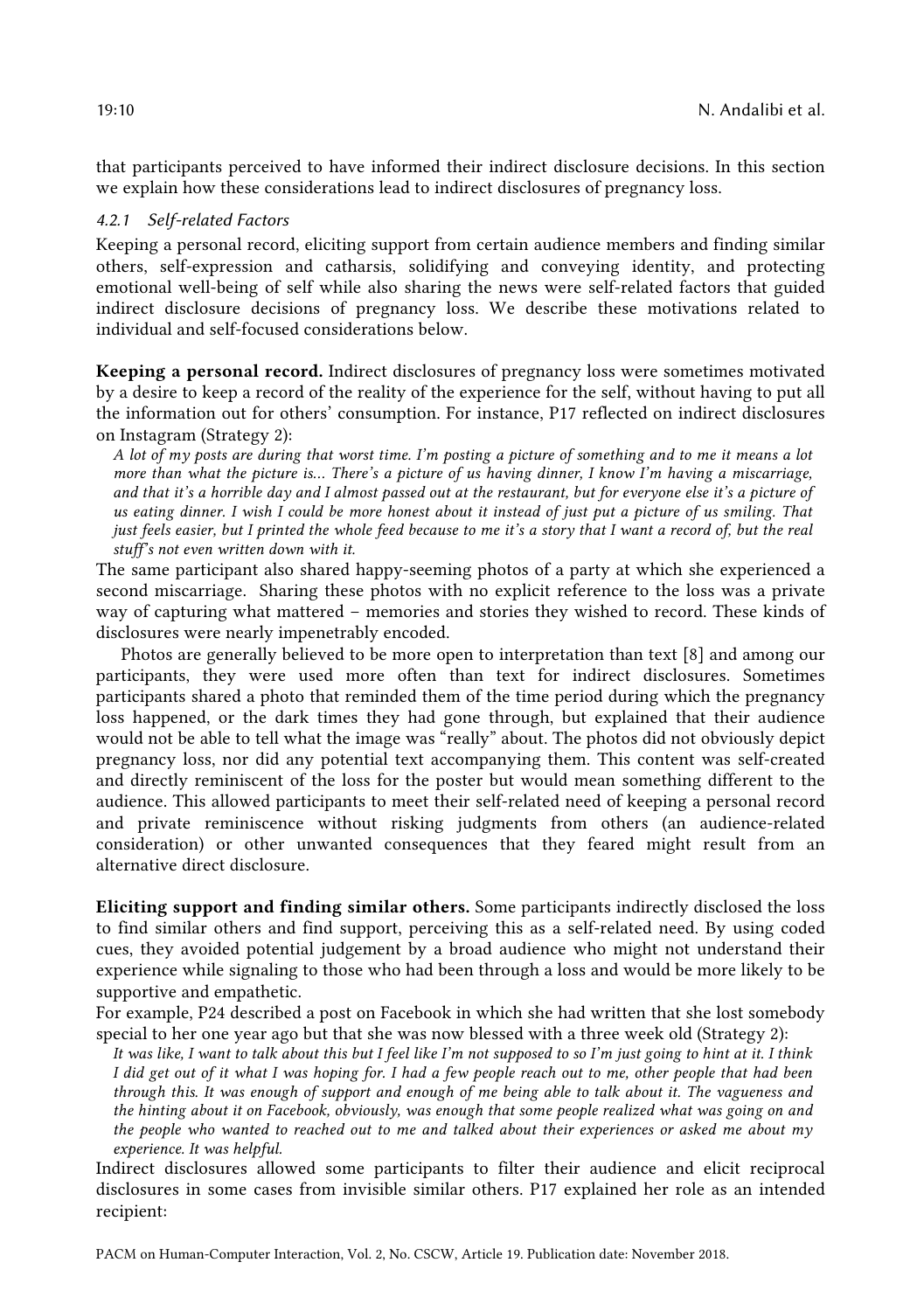*There's definitely things I could see a friend post and I think, 'I bet she's struggling with infertility.' I might reach out. I was also doing that, I was dropping little clues to people to again, connect with those friends that I think will be empathetic and supportive.*

By sending clues in ways that posters thought only those who have been through a similar experience would rightly interpret, participants were able to maintain their desired privacy while disclosing to certain audience members.

Participants also reflected on how their social media connections responded to such indirect disclosures. Their perceptions suggest that those audience members who did not understand the "real" meaning behind the indirect disclosures, either did not respond or responded in a way that confirmed they did not correctly interpret the hint. For instance, when P18 shared a picture of her dog saying how the dog did not like it when she worked from home without stating why she was working from home (i.e., pregnancy loss), some people "liked" the post. P18 said: "*They probably liked it because they liked the picture of the dog...I don't think anyone really knew and nobody probably would have read into it at all."* However, when the audience included people who already knew about the loss, participants largely felt supported. When people did not find similar others for support, or their message was not decoded, they concluded that the indirectness of the message was the reason. They acknowledged that it was okay because that was the level of risk they were willing to take, and those who would not get the hint were not in the intended audience to begin with. Some audience members who did not know about the loss before, but gauged the meaning behind the posts, reached out to the poster privately and offered their support, or wanted to share their own experiences. Still, the support garnered through indirect disclosures did not satisfy all participants' needs as P24 explained: "*It obviously wasn't enough because I still have that sense of I want to talk about it, but I can't and I'm not*." The need for direct disclosures and openly sharing about her loss persisted. It is worth noting that this "self-related" need for finding similar others and eliciting support also depends on anticipating supportive audience members in one's network.

Self-expression and catharsis. Sometimes indirect disclosures were driven by a need to express oneself, not to communicate or elicit support. These disclosures were indirect and symbolic with respect to content, and were shared by self or via another person. Some participants created original artistic or expressive pieces about the loss (e.g., poetry, painting, music). On social media, sometimes participants mentioned that they had put up a new post on their blog without saying what it was about or linking to it, so that only those who actively read their blog would know what it was about. Other times, they shared the artwork through others such as their spouse, and some who knew about the loss already or would gather from the post, provided support. For example, P27 said:

*I had thought about making a post about my experience. One way I grieved was I paint and my husband, he's a musician. He'd play music and I'd paint at the same time. He ended up writing a song for one of our children that had passed away. I ended up painting a painting of the two of us, my husband and I. In the painting, we're looking up at the sky and I made four stars to symbolize our children. My husband said, 'Maybe we should post this on Facebook and let people know what we've been through.' He put it in my mind. I said at the time I wasn't ready for it. I said, 'I don't mind if you post the picture' because he really liked the picture. I was like, 'You can post a picture of the painting if you want. I don't mind that.' He ended up posting the picture and a lot of people really ended up liking it on Facebook. A few of the people that we had told, like our parents said, 'Oh, it's so beautiful. I really like the four stars.' I think people were hinting at it on his Facebook that they supported us and really liked it. That was like a gateway into me feeling a little bit more comfortable sharing our experience on social media. It was a very personal painting to me. The fact that a lot of people really liked it made me feel good. He just posted the photo and said, 'I love this painting that my wife made.' He didn't post anything directly I think more so because I didn't want him to at the time. Maybe he would have if I was okay with it.*

Here, P27 was able to disclose the pregnancy loss indirectly (content-wise) and through her husband via creating and sharing expressive artwork (Strategy 3). When artistic expressions of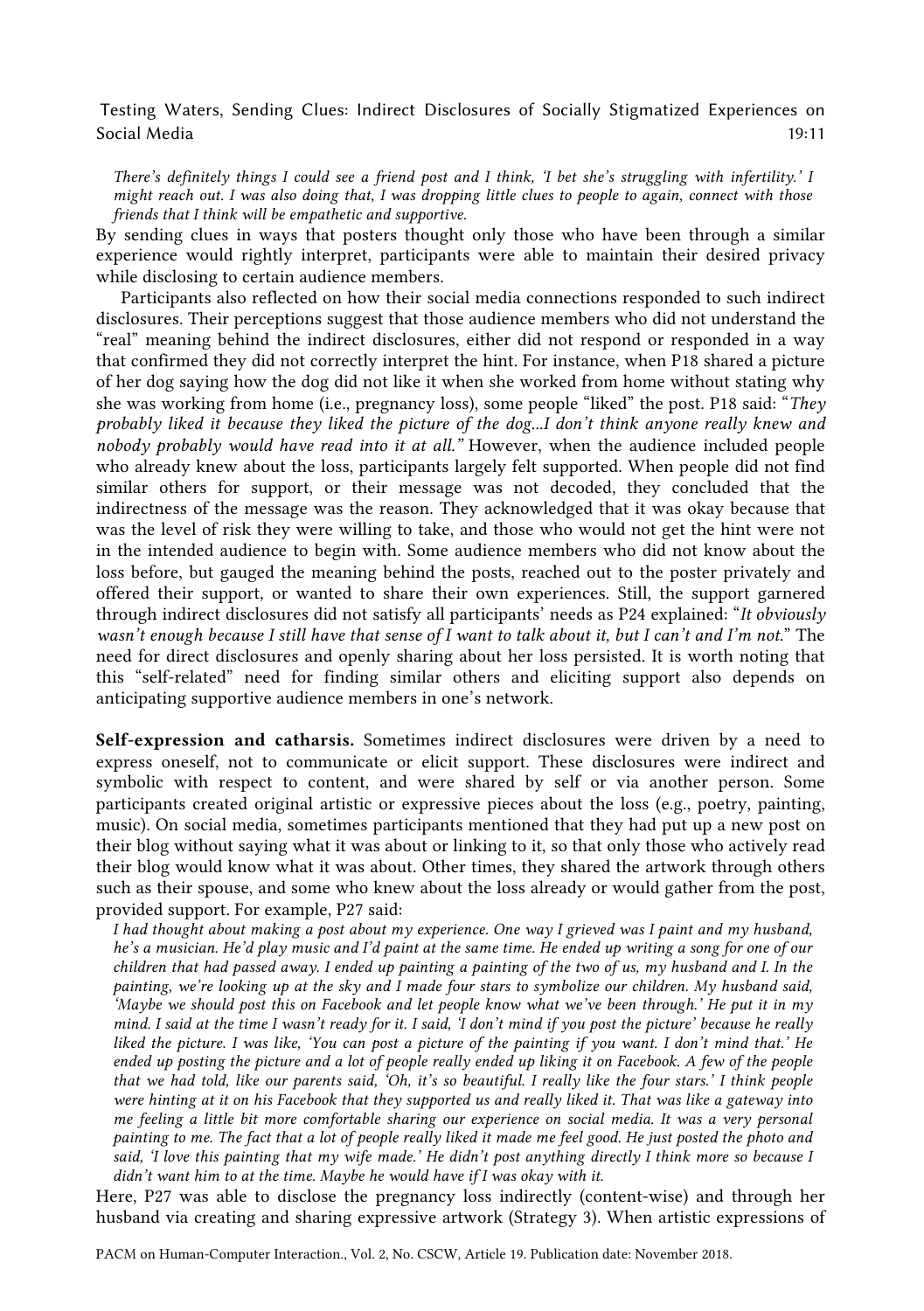the loss were understood and well-received by people who already knew about the loss, participants felt supported and encouraged to share their loss more directly on social media than they did before the indirect disclosure. Indirect disclosures through symbolic expression are a disclosure strategy in non-computer-mediated contexts [32], and catharsis is an established disclosure goal [32]. Here we show how symbolic expression serves indirect disclosure on social media, and how that self-expression relates to needs for support.

Solidifying and conveying identity. A need to be seen and have one's pain and strengths recognized by others also motivated indirect disclosures of pregnancy loss. As P19 reflected:

*I just remember this one post on Instagram. I said something like, 'It's been really hard, but things are looking better' something like that. That was the most I said about it… maybe a part of me just wants to be known and to be seen. That was the furthest I could go. That was the most I could say about it and still feel comfortable. I guess just feeling good I wanted to share that feeling that day. It was a good day and I was feeling a lot of hope. Things were going to get better, and they were getting better. I took a picture and I wanted to share that good feeling.*

This indirect disclosure (Strategy 2) was not explicitly about the pregnancy loss experience, and there was no obvious reference to the reason the poster has been going through a hard time. However, this type of post still met the need of communicating and reinforcing important aspects of identity, specifically strength and resilience in the context of major difficulty.

Protecting oneself emotionally while sharing the news. Some individuals felt it was important to share news of their loss but were not ready to talk about it. Some had left social media following the loss or were not prepared for an exchange about the loss. For those reasons, they asked others such as a partner to deliver the news of loss. Some participants explained that they were not emotionally prepared to be the point of contact, not able to write out the experience because it was too painful, or expected to break down in conversations. While participants mentioned asking others to share the news via other channels (e.g., email, face-toface conversations) as well, here we report on disclosures via others on social media.

Some participants did not appear in social settings and left social media after the loss, yet they felt like they had to tell others because they had announced the pregnancy. As P2 said:

*I took a complete Facebook break while we were in the hospital. I didn't post anything. My husband posted and tagged me so that people I was friends with would also see. We would discuss what was in the post before he posted it, so I was helping him craft. I didn't want to put anything out. It's not that I wanted to be private. I didn't want to be the point of contact. Everything he put out there, he put out for both of us so everyone that I was friends with could see it as well, because we wanted that information out.*

By asking others to communicate on their behalf (Strategy 1), participants tried to protect themselves emotionally while still sharing the news.

In summary, these examples show that indirect disclosures of pregnancy loss were intentional strategies for meeting needs related to the self. Specifically, these indirect disclosures were a means of keeping a personal record, developing a sense of self and solidifying identity, curating a potential safe support network, protecting oneself from more emotional harm, and expressing oneself cathartically without risking a direct disclosure.

# *4.2.2 Audience-related Factors*

Some participants feared that their audience would judge them or their motivations for directly sharing their pregnancy loss, in particular giving the impression that they were "seeking attention" or "fishing for responses." Others feared rejection or other negative reactions to a direct disclosure of the loss. These audience-related factors informed indirect disclosure decisions on social media, as we describe in this section.

PACM on Human-Computer Interaction, Vol. 2, No. CSCW, Article 19. Publication date: November 2018. Avoiding judgments by the audience. Some participants had concerns around audience judgment or reactions if they directly disclosed the loss; therefore, they engaged in indirect disclosures. For example, P17 said: "*Maybe we send these little clues to people who we think would*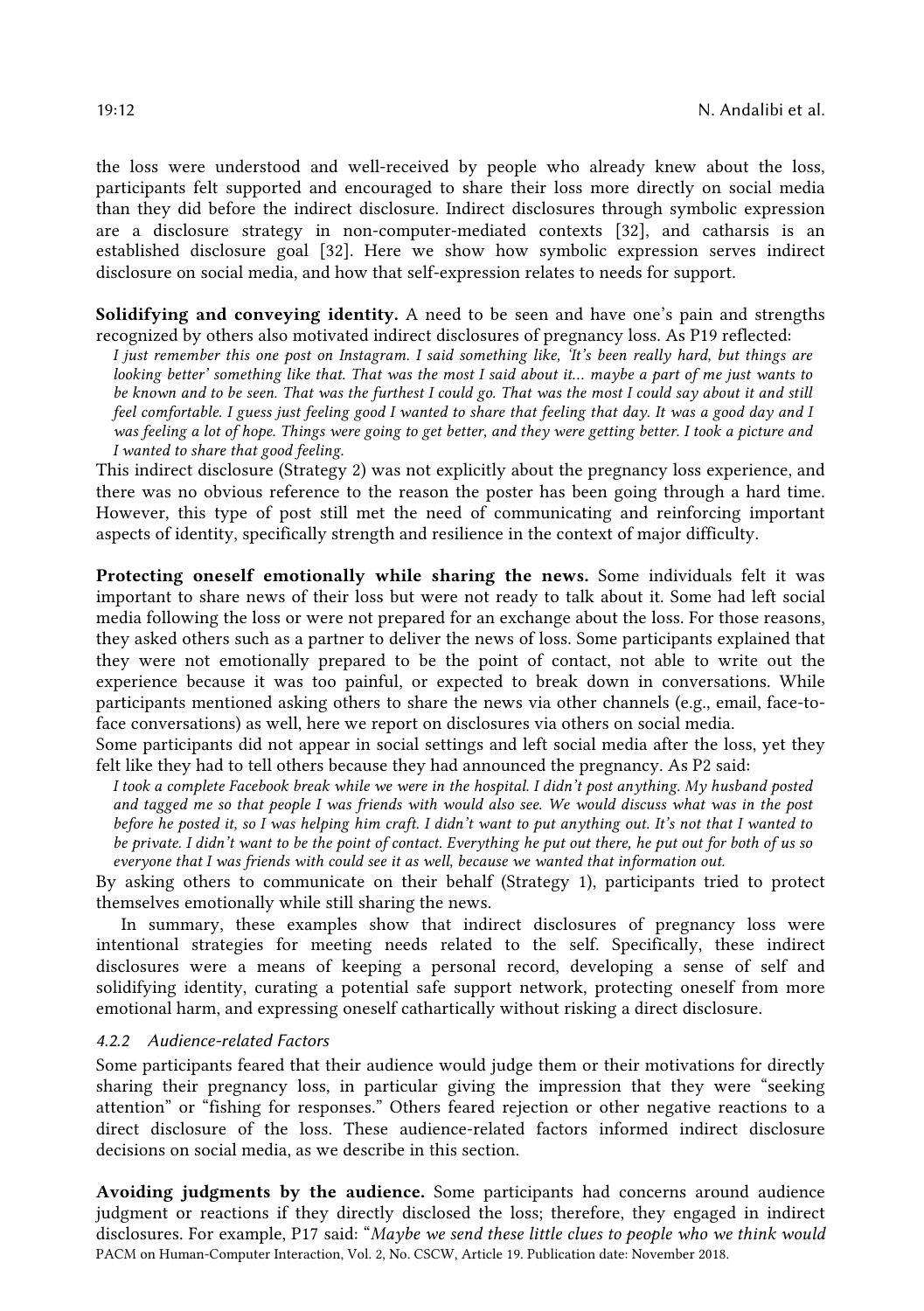*be empathetic and compassionate without opening ourselves up too wide to the people that we think are going to be judgmental.*" Through indirect disclosures, participants avoided the judgment of some audience members, while also leaving the door open for potential helpful connections. Similarly, P19 reflected on the lack of trust she felt in her social media networks. She barely knew many of her contacts closely and this made her wary of being judged and rejected. When she wrote an expressive poem about her experience and shared it on her blog (Strategy 2), she simply posted on social media that she had posted a new poem on her blog, without saying what it is about or linking to it:

*I think there's a fear that I'm not a very good poet. If it's just my close friends that go to look at it, it's like there's no fear of rejection. They will take it to heart no matter how good it is. Since I don't know so many of the people on Twitter and Facebook it feels a little more vulnerable to actually say go look at my blog, or go read the poem I just wrote that's really personal to me. It's probably a fear of rejection, or not being as good as I hope to be.*

She contrasted close friends who would not judge her for the quality of her poem with a large portion of her network whom she thought might critique the quality of her poems. She also gained some degree of privacy and protection by not posting the link or reason for the poem, so only those whom she thought would not judge her would read. Overall, participants explained that direct and obvious disclosures were difficult in part due to concerns around audience judgment and reactions, such as being judged as seeking for attention or fishing for specific kinds of responses; leading to indirect disclosures in some cases.

Feeling out the audience and testing the waters. Indirect disclosures allowed participants to test the waters and gauge what types of responses they *would* get *if* they disclosed directly. This allowed participants to not only speak to the narrower audience who understood their experience and intention without them having to spell it out, but to also gain a better sense of the broader audience without committing to the stigma attached to pregnancy loss. As P5 said:

*I think that when we really want to share but don't feel comfortable sharing, we flirt with that idea by sharing other things and seeing what happens. Seeing what responses we get. Then we still have the opportunity to say 'Oh, just kidding. No. It was just a quote. I just like this quote.' And not have that stigma of being cheated on or being raped or having miscarriages.*

Indirect disclosure enabled assessing one's social media audience and aided in potential future direct disclosures or rendered future disclosure decision-making processes easier.

## *4.2.3 Platform and Affordance-related Factors*

Participants used a variety of platforms to engage in indirect disclosures. Not surprisingly, support groups and forums explicitly dedicated to discussing pregnancy loss, anonymous or not, were not used for indirect disclosures.

Seeking anonymity and lack of overlap with everyday networks. The ability to post anonymously or pseudonymously was an affordance that enabled indirect disclosure, particularly for those participants who were reticent or perceived a substantial amount of risk. Many wanted to avoid sparking confusion and open questions that might arise on nonanonymous platforms. Feeling more anonymous and a lack of overlap with their day-to-day social networks engendered a sense of safety. While some participants shared content created by themselves, others shared content created by others to indirectly talk about pregnancy loss. These included behaviors such as retweeting a blog post someone else had written or sharing a meme or picture that others had shared online. For instance, P16 reflected on how she felt more anonymous on Twitter compared to Facebook and said:

*I re-tweeted stories that other women have written about miscarriage but that's like as close as I'd come. It's not my name. On Twitter, I mostly follow people I don't know like writers or whoever. For me, Twitter is sort of low stakes, like I'm not really vulnerable there. It's not attached to my personal public self and so*  any interaction I have there, I could kind of discount. I just felt like it resonated with me.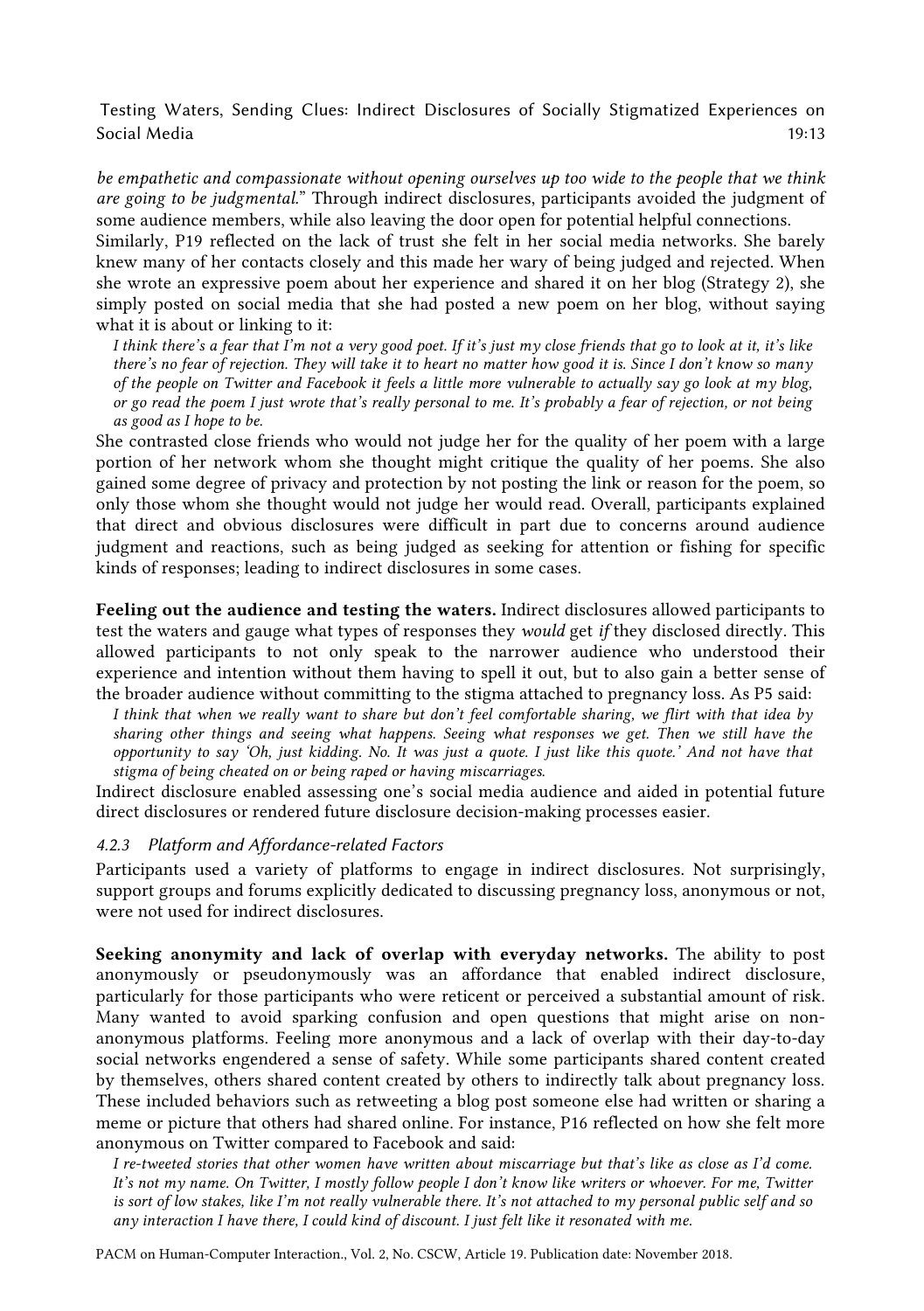Sharing content created by someone else was a way of indirectly talking about pregnancy loss (Strategy 4). Doing so on a platform where one felt more anonymous provided yet an additional layer of privacy and safety. Participants were able to partially and safely express themselves without risking a direct and obvious disclosure or reciprocal disclosure on their side. While more anonymity was not *required* by all participants for indirect disclosures, it was for some.

#### *4.2.4 Temporal Factors*

Sometimes participants disclosed indirectly because they felt too close to the loss experience to directly seek support; they were not ready to process and share their emotions. For example, P18 said she posted a photo of her dog keeping her company as she was working from home, captioning the photo that the dog hated when she worked from home, without saying what the context of the photo was to the audience (Strategy 2). To her the photo was a marker of how she was feeling at the time of the loss, to others – who did not know why she was working from home – it was a photo of her dog and her working from home:

*I don't think anyone really knew and nobody probably would have read into it at all. I don't think at that point anyone could have said anything really. Everything was just awkward because that was pretty soon after. I had support in real life, person to person. It was just awkward and I just hadn't had time to process everything. It wasn't a good time to be seeking support. I think I wasn't ready to really deal with those emotions until I had a baby, until I had what I wanted.*

This is an example where the temporal closeness to the loss made it challenging to verbalize thoughts and feelings; but this participant still needed to express feelings associated with the loss somehow. Other times, participants shared emotional expressions that hinted at difficulties, without explicit and obvious references to pregnancy loss. They were able to engage in this type of disclosure as they had started to feel a bit better – due to the passage of time – but were not yet comfortable with direct and explicit or obvious sharing about the loss.

#### 5 DISCUSSION

In this paper we describe how women use social media for indirect disclosures of pregnancy loss and how these disclosures meet psychological (e.g., keeping a personal record) and social needs (e.g., feeling out the audience) associated with loss. The participants *intentionally* disclosed their experiences of loss *indirectly* in accordance with specific psychological and social goals and needs. They deliberately balanced needs for support, validation and expression with those for obscurity, using a variety of indirect methods. Even in cases where their needs for support were not completely satisfied, they still felt in control of the communication and no participants reported feelings of regret for engaging in indirect disclosures or that their strategy broke (e.g., unintended audiences decoding their posts). Yet, we argue that indirect disclosures can help avoid potential regretful experiences that may result from direct sensitive disclosures.

Indirect disclosures are known to be important for conveying stigmatizing information [47], and are not extensively understood in computer-mediated communication, HCI, and social computing scholarship. We contribute a typology of the strategies people employ to engage in indirect disclosures (summarized in Table 2), and describe the factors that are perceived to guide indirect disclosure decisions on social media (summarized in Figure 1, Table 3). We discuss implications of this work for algorithmic detection of distress and supportive interventions. In particular, we explore the possibility of detecting more subtle signals in addition to obvious and direct disclosures in these algorithms and raise questions about what this may mean for future social computing systems and interventions. In doing so, we also raise caveats about needs for anonymity, privacy, and control that may be at odds with such signal detection. The most helpful offerings may be aids that facilitate disclosure and self-initiated, opt-in, support seeking and provision.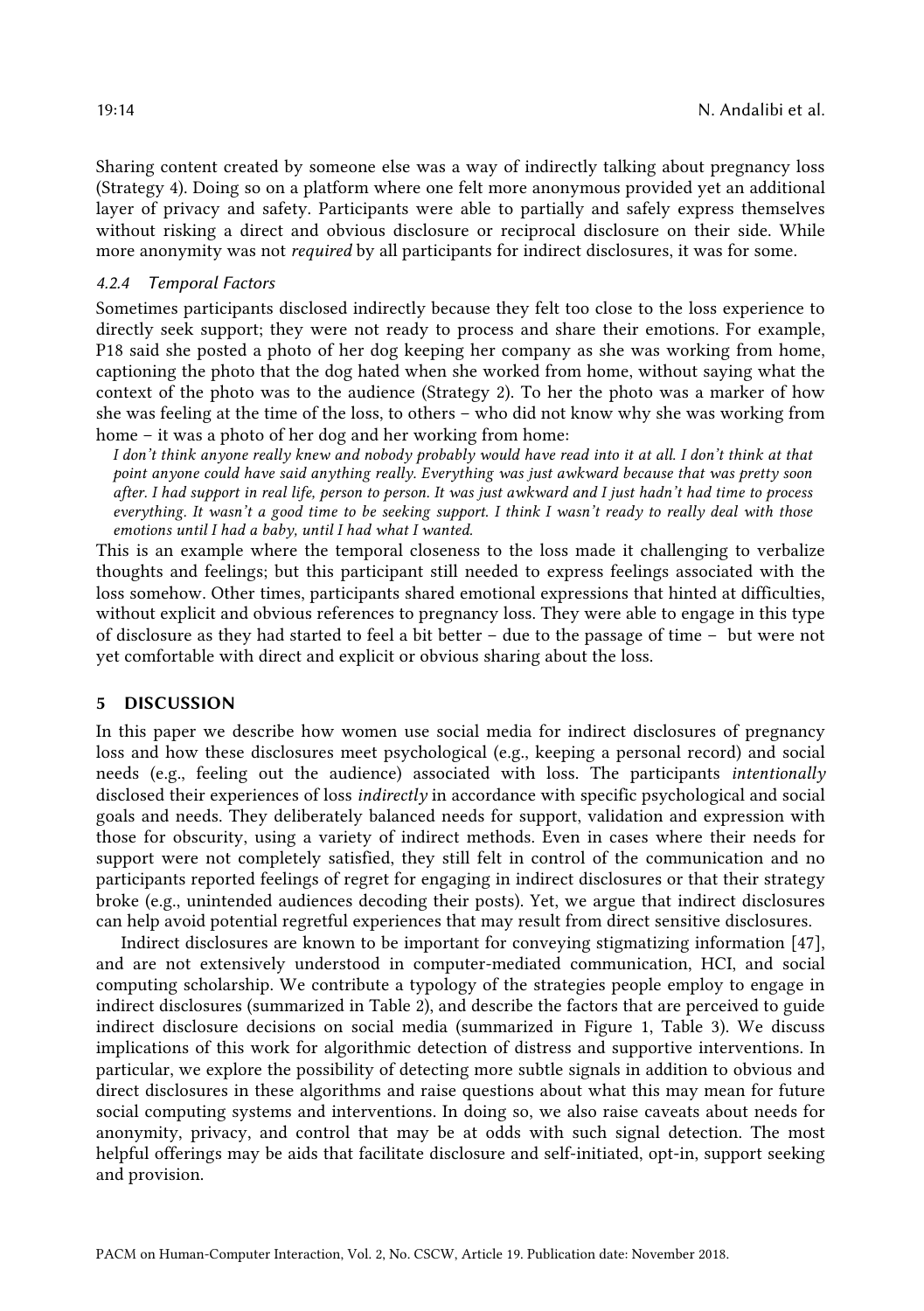#### 5.1 Extending the Disclosure Decision-Making Framework to Indirect Disclosures

We found that factors related to the self, social media audience and affordances, and time motivated individuals to disclose pregnancy loss in an indirect manner. The Disclosure Decision-Making Framework introduced in prior work [4] suggests that these factors, along with network and societal factors, guide decisions to engage in *direct* disclosure of pregnancy loss on social media. Although self, audience, platform, and time shape both direct and indirect disclosure decisions, the ways these factors influence indirect disclosure decisions are distinct from direct disclosures. In what follows, we first explain the absence of network and societal factors in the indirect disclosure context, and then review how indirect disclosures are influenced by self, audience, platform, and time factors in ways that are distinct from the literature on direct disclosures.

Direct vs. indirect disclosures: absence of network-level and societal motivations for indirect disclosures. As noted in Figure 1, there are two categories of direct decision-making factors that do *not* appear in our data about indirect disclosures: network-level and societal. Prior work provides insights and speculations as to why this may be. Specifically, when people disclose due to network-level factors, they are motivated to disclose as a result of reduced stigma and in solidarity with others in their network who disclosed directly [4]; the resulting disclosures are direct and obvious, because their goal is to reciprocate disclosures at the network level with no ambiguity [4]. Similarly, by definition, disclosures guided by societal factors need to be direct in order to be effective [4]. These disclosures often take the form of activism and calling upon one's network for political support on reproductive health issues [4]; their goal is to create change at the societal level, beyond one's audience or network. Although we did not uncover evidence of these two factors in our data about indirect disclosures, future investigations could test our interpretations by remaining sensitive to potential societal and network-level motivations for indirect disclosures.

Direct vs. indirect disclosures: self, audience, platform/affordance, and temporalityrelated motivations. To build a *personal* record, participants shared content that was personally meaningful and directly relevant to their loss but that most viewers would not associate with pregnancy loss (e.g., a photo of working from home with one's dog). Prior research suggests that one function of social media is to keep a personal record and archive meaningful facets of life for the self [67,79,84]; however, these studies did not investigate stigmatized or difficult life experiences and sharing about them on social media. A study about direct relationship breakup disclosures on Facebook observed similar uses of social media for personal record and presentation, where some changed their relationship status and made the status visible only to themselves and not to others [34]. Prior research also suggests that people engage in direct disclosures of pregnancy loss on Facebook to keep a *social* record of their experience [4]. In this work, we showed that some people use social media to keep an encoded *personal* record of their most difficult moments and experiences, and use indirect disclosure strategies to protect their privacy in doing so due to the perceived sensitivity of the content for them.

Indirect disclosures also acted as signals. Abstract images and other signals were emitted with the hope of eliciting support from others (a self-related need) who had experienced pregnancy loss. Finding similar others and social support is a motivator and outcome of social network use [30,43,65], and sometimes people engage in direct stigmatized disclosures on social media to elicit social support from others [4]; but seeking support comes with risks [52]. Prior work describes how teenagers make certain content encoded and understandable only to certain audience members, and not to others; thus enacting privacy in a public space [14]. Similarly, in our study, by indirectly disclosing and signaling *only* to those whom the posters imagined would understand the *real* point of the post, participants sought support without making themselves more vulnerable than they wanted. We found that the ambiguity in social media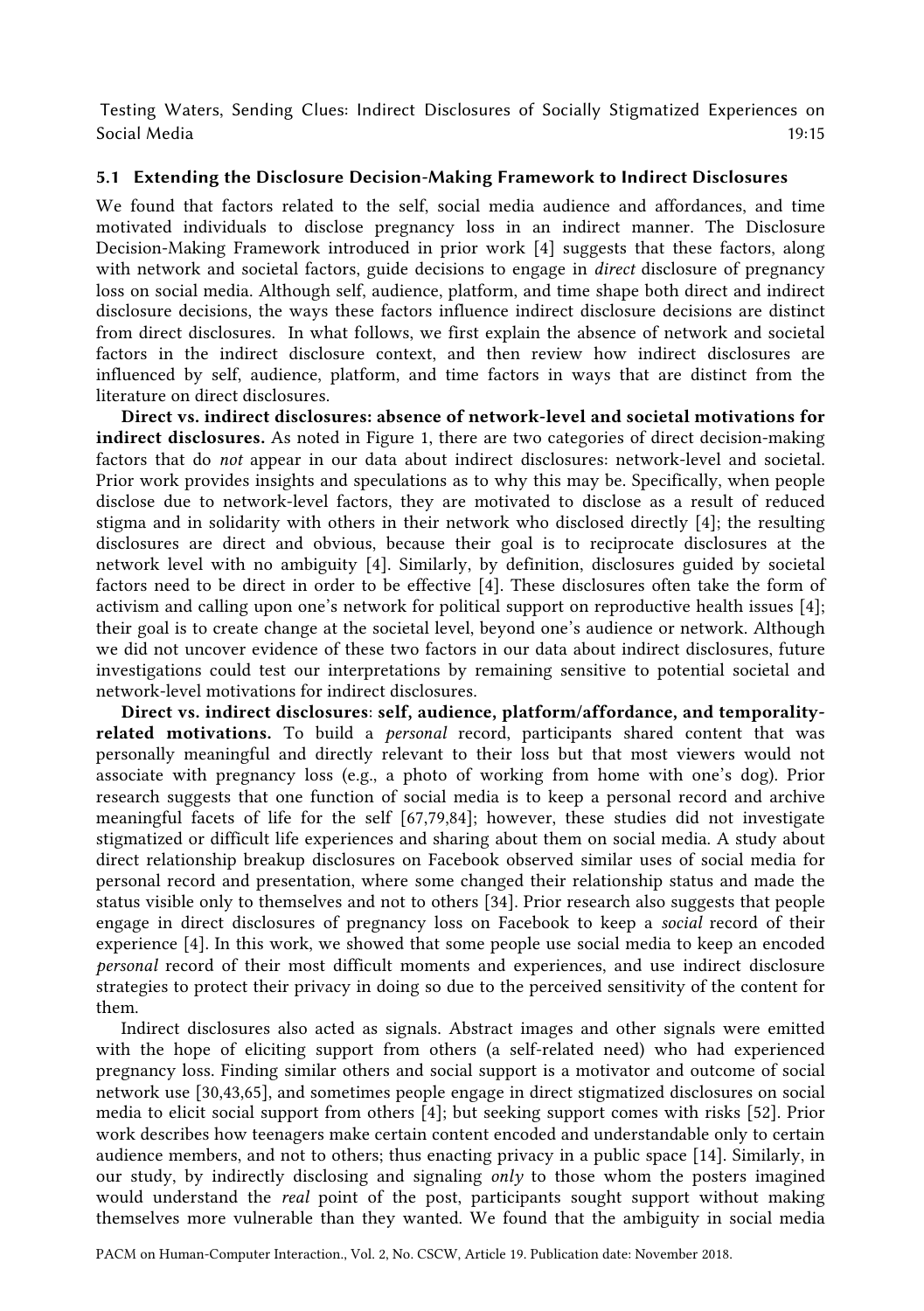indirect disclosures was intentional: If members of the audience did not "get" the message, they probably were not the intended or imagined [46] audience. We see that eliciting social support, a self-related decision factor is closely related to the perception of one's audience as a likely source of support.

Concerns about judgments from the audience, including but not limited to fear of being judged as fishing for support or attention, led some to opt for indirect disclosure strategies as well. We observed that indirect disclosures were guided by a desire to test out the waters and assess their audience's readiness for a potential future direct disclosure. Indirect disclosure allowed participants to get to know their audience better and anticipate the supportiveness of specific individuals and groups. These findings extend previous research on anticipated audience reaction as a factor in direct disclosure decisions [52]. Prior work suggests how anticipating support from the audience is a factor leading to direct disclosures [4]. Additionally, sometimes direct disclosures occur as preventive disclosures [18,44], where one does share information to avoid certain unwanted future interactions (e.g., questions such as "how is the pregnancy going?" in the pregnancy loss context) [4]. Here we show that when such estimations of support and desired interactions cannot yet be made, people may engage in indirect disclosure forms instead of direct.

We find that feeling more anonymous provided an additional layer of safety needed to indirectly share content about pregnancy loss for some. For some participants, this was true even when there was no explicit reference to the participant's personal experience with loss in the post, in an anonymous space. Prior work (e.g., [5,29,77]) has established the importance of anonymity for direct sensitive disclosures or requests for support on social media. It has also discussed how prior anonymous participations (e.g., on platforms such as Twitter that allow pseudonyms) contribute to future direct disclosure decisions in identified contexts (e.g., on platforms such as Facebook) [4]. In this paper, we showed that for some individuals, the risks of talking about a stigmatized experience require some degree of anonymity *and* indirect disclosure in tandem. We highlight that it is not only for direct disclosures of stigmatized experiences that anonymity perceptions can be helpful, but also for more indirect disclosure forms for some social media users who may not be ready to engage in direct disclosures even when they feel anonymous.

Time was also a factor guiding indirect disclosure decisions. Some participants needed to share the news but felt they were too close to the loss and not ready to process their feelings through direct disclosures. Prior research suggests that it is common for direct disclosures of stigmatized experiences such as abuse or pregnancy loss to be delayed [4,59,69]. Here, we see that even indirect disclosures could also be challenging, and sometimes for some participants, the passage of time made it possible to hint at their experience and the difficulties they had endured, without explicitly and directly talking about their pregnancy loss experience. Additionally, in the time after the loss, some had retreated from social media and in-person social settings. These social environments were threatening at that time: participants did not want to be caught off guard and feel pressured into a direct disclosure. Some felt isolated in these settings. For those who had not retreated socially, temporal proximity to the loss still made direct disclosure of loss feel *emotionally* impossible. To limit additional emotional injury, these individuals asked a third party (such as their spouse) to make a direct disclosure. Such disclosure by proxy has also been suggested to be a strategy in sensitive disclosures in noncomputer-mediated settings [1,13,26]. These findings indicate the various roles of temporal proximity to the event and where one is in the recovery process as a factor that may lead to indirect disclosures. Future research could explore the variety of disclosure needs and behaviors over long time periods.

We show how the Disclosure Decision-Making Framework developed in prior work [4] that explains direct disclosure decisions of pregnancy loss on social media also explains indirect disclosure decisions. While the considerations within each perceived decision factor are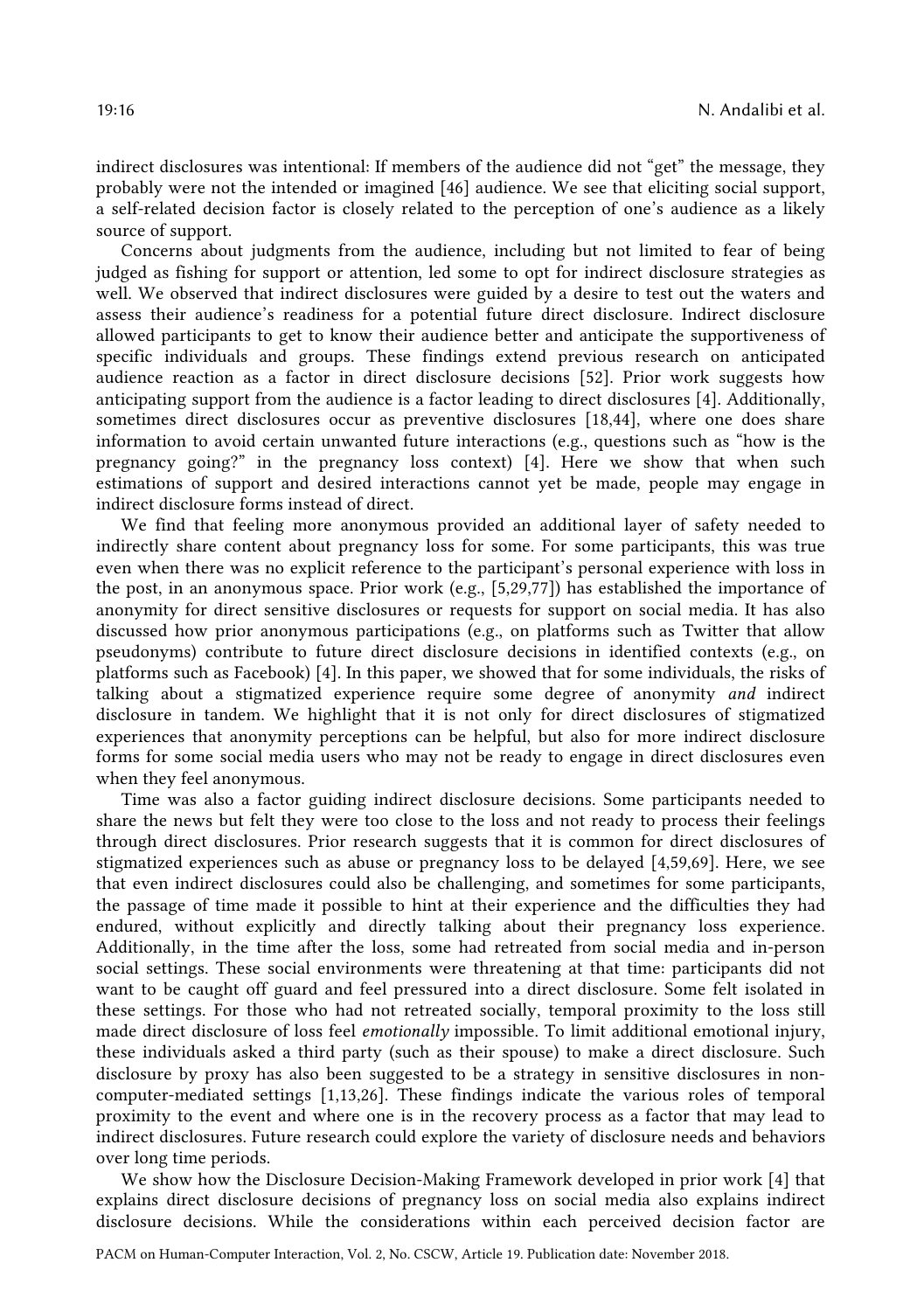different for direct and indirect disclosures, we show how the broad perceived decision factors help explain indirect and direct disclosure decision-making of stigmatized experiences on social media platforms by focusing on pregnancy loss as an important example. We provide a systematic and organized way of thinking about self-disclosures on social media that allows us to appreciate the complexity of these behaviors and the tensions that individuals experience when they make disclosure decisions. Future work can evaluate and refine this framework to investigate disclosure (direct and indirect) and support seeking behaviors in other contexts often associated with stigma (e.g., HIV, invisible chronic illnesses, substance abuse) in a systematic manner.

# 5.2 Indirect Disclosures and Regret

While participants in our study did not report feeling regret after using indirect disclosure strategies, they sometimes engaged in indirect disclosures precisely to avoid the regret that might follow direct disclosure of pregnancy loss on social media. Sometimes indirect disclosures allowed them to test the waters to see how their audience would respond if they did disclose directly in the future.

Prior work provides examples of regretted social media expression and its implications. These include emotional expressions and cathartic content [74,80], as well as audience-related considerations [54,74,80]. Regretful experiences can impact perceptions of ties [82] and can inform future social media behaviors [42,72,82,83]. For example, Facebook users avoid sharing content if they believe sharing would lead to negative consequences [73]. Most recently, Guha et al. have argued for considering social and networked dimensions of regret in the social media context [33]. Taking this literature as a lens to interpret our findings, we extend this body of work by showing how indirect disclosures can be viewed as a strategy that allow people to avoid potential regretful experiences – some of which go beyond self-related considerations – that may result from direct sensitive disclosures (and thus, avoid consequences associated with regret posed by the literature cited above), while not resorting to full non-disclosure as related to sensitive experiences like pregnancy loss.

# 5.3 Design, Research, and Algorithmic Implications and Futures

Future work could explore opportunities to support indirect disclosure as a way of seeking social support. For example, it may be possible to enable third party disclosures. For some, invoking close friends or partners to disclose difficult news allowed them to share without the emotional burden of follow-up communication that would have ensued had they posted the information themselves. Those who do not have such a proxy might benefit from a service that finds someone to disclose on their behalf or otherwise facilitates the conversation – an area for future research and design. While this work highlights potentials to enrich algorithms with signals of distress in indirect, sometimes image-based, disclosures, we raise important questions about the ethics and value of associated interventions and futures. We discuss these possibilities in the following sections.

## *5.3.1 Proxy Disclosures*

We find that many people who have experienced pregnancy loss want to share their loss directly and explicitly, but are not ready to deliver this news themselves. This is especially true in the time immediately following the loss. Third-party disclosures, usually through spouses who shared the news on social media (Strategy 1), were a helpful strategy for some. While participants in this study were able to have someone else post for them successfully if they wanted to, it is conceivable to think that not everyone who experiences pregnancy loss has someone to provide this voice and role for them (e.g., partners). In fact, extant research confirms that women do not always feel supported or understood by their partners and families after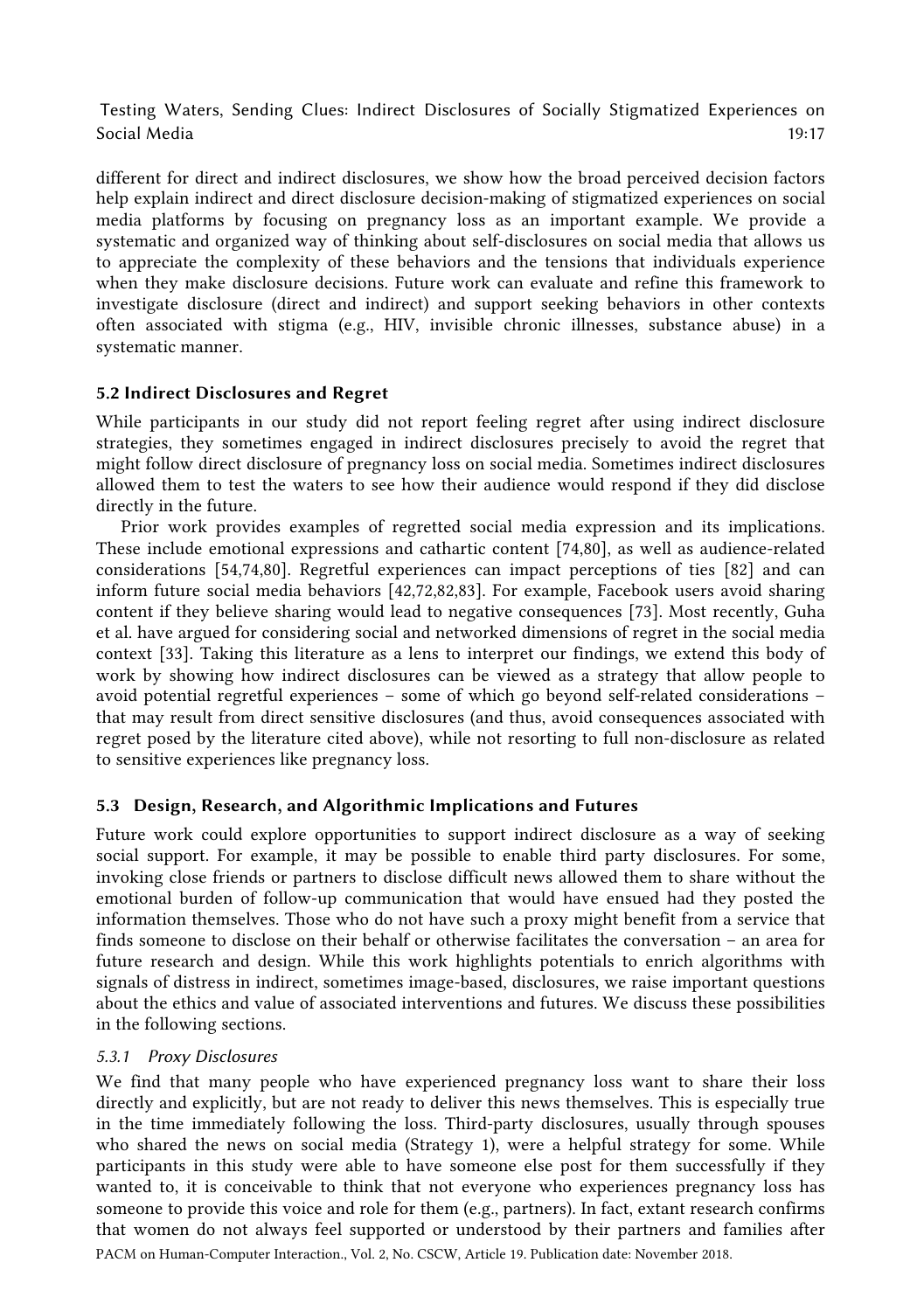pregnancy loss (e.g., [22,61]). Additionally, while we did not interview partners, participants alluded that it was also hard for their spouses to engage in such disclosures. Future research could explore ways in which social computing systems can support disclosure needs of those who do not have partners or whose partners are unable or unwilling to assist in the disclosure process. We envision an individual who *wants* to disclose (but is not comfortable doing so directly) might be able to do so with the help of a third party system or a specialized, commentcontrolled post.

Art projects provide inspiration for how this disclosure by proxy might be done. As an example, the Humans of New York (HONY), is a photography project where the subject of the photo shares often incredibly intimate and stigmatizing information about themselves to the audience of the photographer, and now perhaps theirs as well by proxy. While this is a different example on several fronts (e.g., the subject does not seek out the photographer), future work or activist research projects could explore potentials for art projects with social media components that help individuals communicate the loss through a third party such as a photographer.

Relatedly, one way third parties have been employed in current technologies is the Facebook legacy contact, drawing on the concept of stewardship [16] where Facebook users can choose an individual to manage their data once they pass away. Facebook recommends that stewards not be close individuals because of the emotional pain these contacts will be going through after the death of the account owner – which may be helpful for those bereaved by a pregnancy loss also. We envision future design and research explorations that allow individuals to choose someone to share the news on their behalf, far in advance of a loss or traumatic event. While designs should be developed in working with relevant user groups, potential ideas include the chosen contact to be able to post on the bereaved individual's profile, and be the primary point of contact for the post, while making it clear to the audience that the account owner did not post the content personally.

Finally, in conjunction with or independent of proxy disclosures, social media sites could experiment with a type of comment-controlled post that is flagged with a message that the poster asks that people hold their comments and refrain from contacting them about the topic. This design choice could help meet the needs of individuals like some participants in this study who used proxy disclosures to protect themselves emotionally (by not being a point of contact) while also sharing the news.

#### *5.3.2 Disclosures, Algorithms, and Ethics*

Our findings have implications for socio-technical futures, in particular modeling of psychological behavior and algorithmically generated interventions.

A growing body of scholarly research is concerned with computationally detecting direct and obvious disclosures of distress in social media footprints (e.g., [24]). Social media platforms such as Facebook and Instagram have also explored ways to support those in distress, particularly those with potential suicidal thoughts. For example, in 2016 Facebook added a feature that allows users to flag concerning posts for review by the company. The interface then provides the user with options including sending a private message to the person in distress, or sending a message to another friend to coordinate support. It also notifies the original poster of a friend's concern and provides three options: talk with a friend, contact a helpline, or get tips [19]. The company recently launched artificial intelligence tools to "prevent suicide" by identifying those who show signs of distress [85]. Another example is the Radar app. In 2014, Samaritans – a European charity aimed at providing emotional support to individuals in distress – launched an app named Radar [53,86]. The app monitored Tweets for expressions of distress and alerted users when people they followed posted about suicide or depression. Backlash due to privacy concerns prompted permanent termination of the app.

These algorithmic and intervention approaches largely focus on direct, obvious, verbal disclosures. That said, more recently, researchers have employed machine learning and facial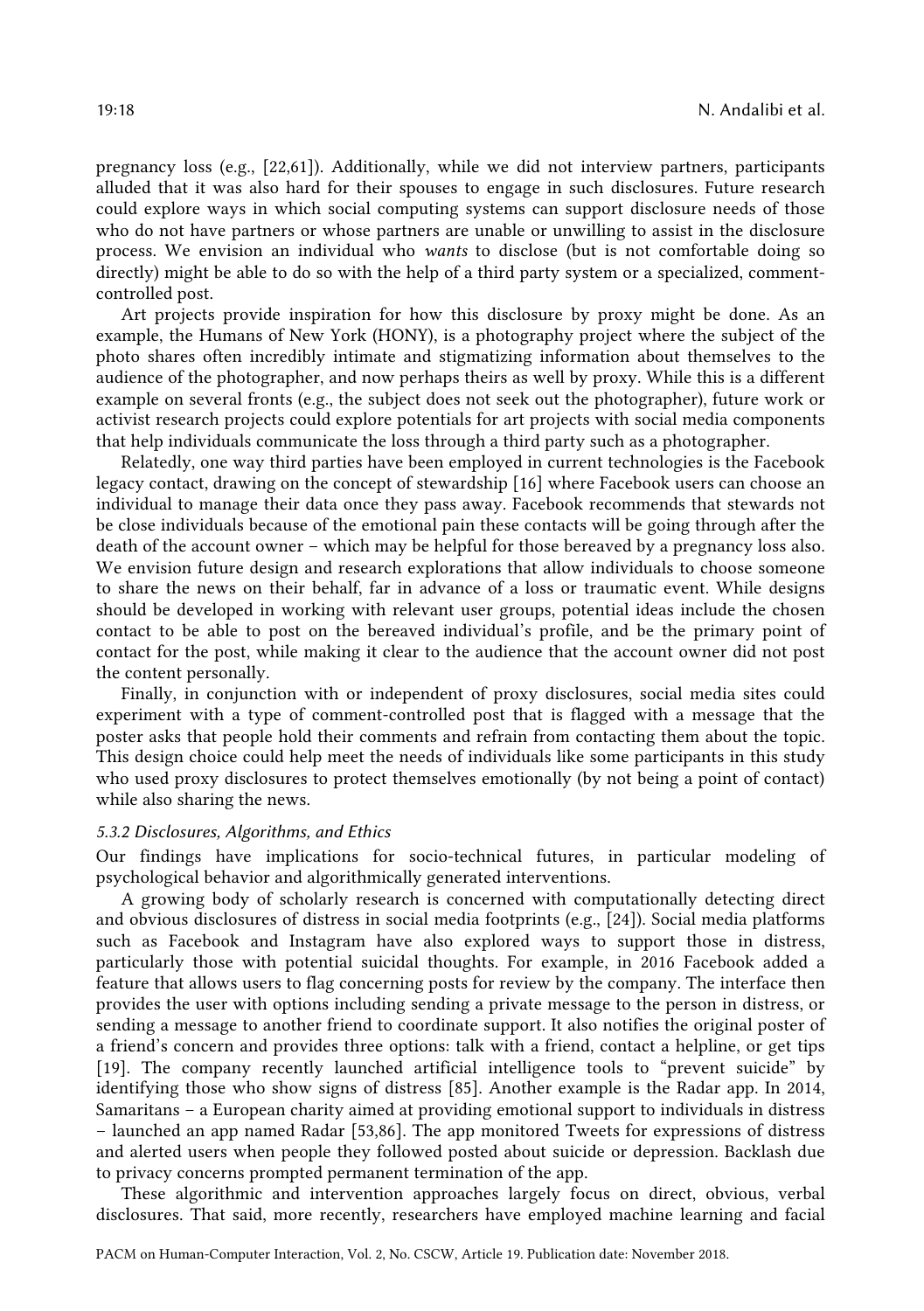recognition tools to detect indirect markers of depression from Instagram images claiming to outperform practitioners' success rate for depression diagnosis [60]. We contribute an understanding of how people indirectly disclose stigma and emotional distress on social media by sharing visual and textual content. Rettberg argues that algorithms may be able to detect what Barthes refers to as the "studium" (i.e., the literal content of the photo) but not the "punctum" (i.e., "*'the wound'* that makes a photograph poignant to an individual") [62:55]. This may be changing with new computational approaches [60]. Participants in our study shared indicators of both the felt wound (even if it was only discernable to them) along with the literal contents of a photo (be that a picture of a restaurant or a sentence about staying at home). In light of the findings presented here, we ask, how can algorithms understand the emotional experience *underlying* posts and- *should they*? Rettberg writes "Sometimes, our own lists of data and the quantified charts that track aspects of our lives might even give us the sense of punctum that Barthes wrote of seeing in certain photographs, though others would see nothing but a studium." [62:62] If there are conditions under which it is ethical for algorithms to find punctum in photos posted during difficult life events, how can this knowledge be employed to serve users rather than invade their expectations for privacy or bring unwanted feelings (e.g., reminding one of a devastating loss when they were not ready for it) to the surface? One direction for future work could be to identify the language or visual markers of such indirect disclosures and use them as features in machine learning algorithms. This approach could help detect not only overt cries for help, but also the less obvious signs of distress that we found typical of indirect disclosures; however, crucial questions about the efficacy and ethics of this approach remain.

Specifically, many of the participants sought anonymity, privacy, and control—needs that were met through indirect disclosures. We wonder what would be lost if algorithms teased out the distress embedded in indirect disclosures, even if it is with the aim of providing help. We suggest such questions should be considered and discussed in the HCI and CSCW communities about indirect *and* direct disclosures. Are there conditions under which it is ethical for a system that is not *perceived* or *felt* as a support system by a user, to detect vulnerability and/or to offer support or intervene based on their *direct* or *indirect* disclosures? When is it ethical and helpful to use these data to show people content from their past, which they may have intended to hide in plain sight, with the design goal of reflecting on emotions and past? Future studies could investigate relevant expectations and needs from the users' perspective, when considering such algorithms and interventions. Opt-in approaches merit exploration, for example ones that explicitly ask if users want their data analyzed to make inferences about their emotional wellbeing, if they want to be informed of associated results, and if they welcome resulting sociotechnical supportive interventions. Opting out should be usable and accessible, and of course it should be clear how these data are stored and distributed. Such a potential approach could experiment with including users in creating their own training datasets with identifying what constitutes a direct or indirect disclosure in their own perspective. We note that these are not proposed solutions, rather speculations in response to our posed open questions aimed at privacy-preserving and ethical algorithmic interventions for wellbeing as a necessary immediate discussion stemming from our results and what they may mean for technological futures. We studied how and why people engage in indirect disclosures of emotional distress and stigma on social media, and brought to light a unique, important, and under-explored social media disclosure behavior. As a result, and in considering what this work means for the everincreasing algorithmic approaches and interventions to detecting signs of distress through social media data, we pose these immediately relevant and critically open questions and opportunities for the HCI and CSCW communities. We advocate that before jumping to algorithms that detect and intervene with emotional support or trying to reduce the possibility of false positives, researchers grapple with these questions.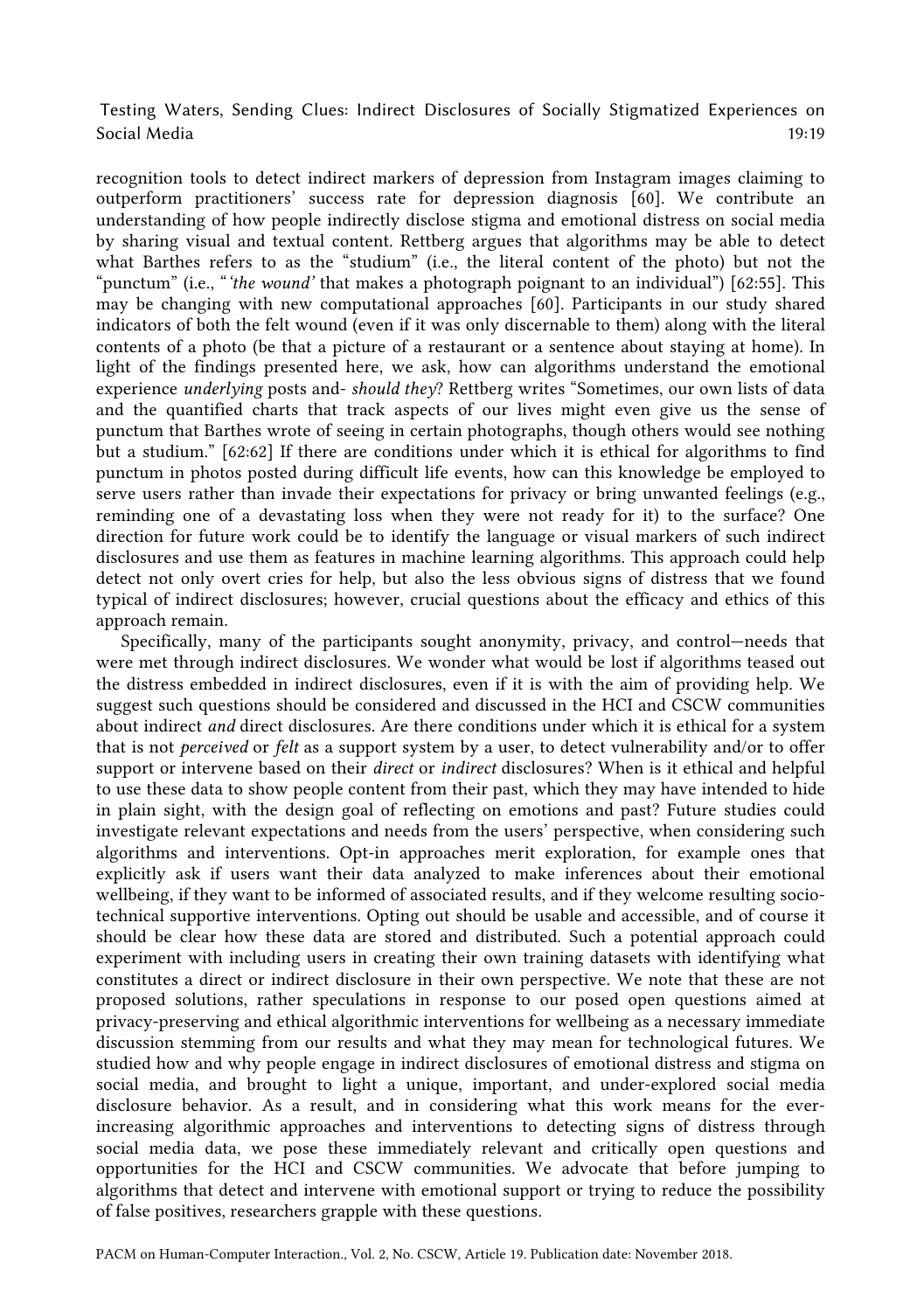## 6 CONCLUSION

In this paper we investigate the important role of indirect disclosures on social media for women who have experienced pregnancy loss. We report on interviews with women in the United States who use social media and had experienced pregnancy loss, and make several novel contributions to HCI and social computing. We first contribute a typology of indirect disclosure strategies differentiating according to content obviousness, original content creator, and content sharer. We then contribute an understanding of perceived decision factors informing indirect disclosures of sensitive experiences across social media platforms. We find that perceived decision factors are related to the self, audience, platform and affordances, and time. In doing so, we extend the Disclosure Decision-Making Framework proposed in prior work to explain direct disclosures of stigmatized experiences on social media to a distinct disclosure behavior: indirect disclosures. We discuss how people intentionally appropriate indirect disclosures on social media to meet psychological and social needs associated with pregnancy loss. We suggest that indirect disclosures can be viewed as a strategy to avoid potential regretful experiences that may stem from direct sensitive disclosures. We also discuss implications for future research and systems.

Future work should explore specific needs associated with indirect disclosures such as more anonymity, negotiation of emotional trust in social networks, proxy disclosures of sensitive information, and experiments with comment-controlled posts. We discuss implications of this work for algorithmic detection of distress and supportive interventions. In particular, we explore the possibility of detecting more subtle signals in addition to explicit, obvious, and direct disclosures in these algorithms. However, we also raise caveats about needs for privacy, anonymity, and control that may be at odds with such signal detection. The most helpful offerings may be aids that facilitate disclosure and opt-in, self-initiated support seeking and interventions.

## ACKNOWLEDGMENTS

We are grateful to the individuals who trusted and confided in us with their most intimate stories. We would also like to thank the individuals who helped with our recruitment efforts. We appreciate the feedback and encouragement provided by the anonymous ACs, reviewers, Elizabeth Churchill, Michael Dickard, Tim Gorichanaz, Oliver Haimson, and Sarita Schoenebeck on previous drafts of this research. This work was supported by the NSF grant #1253302.

## REFERENCES

- 1. Tamara Afifi and Keli Steuber. 2009. The Revelation Risk Model (RRM): Factors that Predict the Revelation of Secrets and the Strategies Used to Reveal Them. *Communication Monographs* 76, 2: 144– 176. https://doi.org/10.1080/03637750902828412
- 2. Tawfiq Ammari, Meredith Ringel Morris, and Sarita Yardi Schoenebeck. 2014. Accessing Social Support and Overcoming Judgment on Social Media among Parents of Children with Special Needs. In *Proceedings of ICWSM 2014*.
- 3. Zheng An and Virginia M. McDermott. 2014. The Effects of Sociocultural Factors and Perceptions of Mental Illness on Indirect Disclosure Preferences. *Communication Research Reports* 31, 3: 281–291. https://doi.org/10.1080/08824096.2014.924338
- 4. Nazanin Andalibi and Andrea Forte. 2018. Announcing Pregnancy Loss on Facebook: A Decision-Making Framework for Stigmatized Disclosures on Identified Social Network Sites. In *CHI 2018*. https://doi.org/10.1145/3173574.3173732
- 5. Nazanin Andalibi, Oliver L. Haimson, Munmun De Choudhury, and Andrea Forte. 2016. Understanding Social Media Disclosures of Sexual Abuse Through the Lenses of Support Seeking and Anonymity. In *Proceedings of the 2016 CHI Conference on Human Factors in Computing Systems* (CHI '16), 3906–3918. https://doi.org/10.1145/2858036.2858096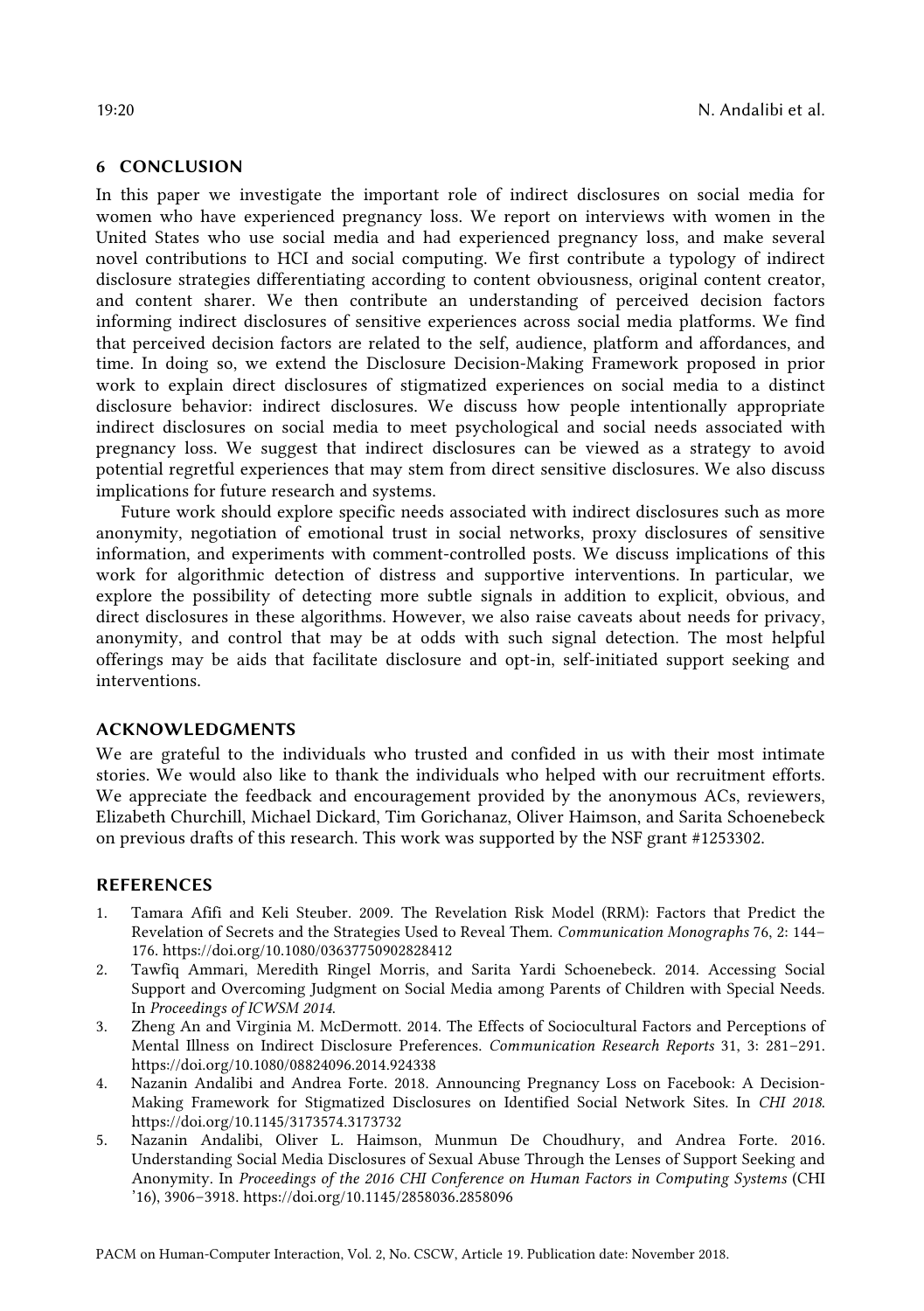- 6. Nazanin Andalibi, Pinar Ozturk, and Andrea Forte. 2017. Sensitive Self-disclosures, Responses, and Social Support on Instagram: The Case of #Depression. In *Proceedings of the Conference on Computer Supported Cooperative Work & Social Computing* (CSCW '17). https://doi.org/10.1145/2998181.2998243
- 7. AP Barbee and MR Cunningham. 1995. An experimental approach to social support communications: Interactive coping in close relationships. *Communication yearbook* 18: 381–413.
- 8. Roland Barthes. 1978. *Image-music-text*. Macmillan.
- 9. Janet Beavin Bavelas. 1983. Situations That Lead to Disqualification. *Human Communication Research* 9, 2: 130–145. https://doi.org/10.1111/j.1468-2958.1983.tb00688.x
- 10. Jennifer Birnkrant and Amy Przeworski. Communication, advocacy, and acceptance among supportseeking parents of transgender youth. *Journal of Gay & Lesbian Mental Health* 21, 2. Retrieved from http://www.tandfonline.com/doi/abs/10.1080/19359705.2016.1277173?journalCode=wglm20
- 11. R. J. Boland Jr. 1986. Trends in Information Systems. In B Langefors, A A Verrijn-Stuart and G Bracchi (eds.). North-Holland Publishing Co., Amsterdam, The Netherlands, The Netherlands, 341–349. Retrieved December 10, 2015 from http://dl.acm.org/citation.cfm?id=22250.29850
- 12. George A. Bonanno and Stacey Kaltman. 2001. The varieties of grief experience. *Clinical Psychology Review* 21, 5: 705–734. https://doi.org/10.1016/S0272-7358(00)00062-3
- 13. Kim Bouillon, France Lert, Rémi Sitta, Annie Schmaus, Bruno Spire, and Rosemary Dray-Spira. 2007. Factors correlated with disclosure of HIV infection in the French Antilles and French Guiana: results from the ANRS-EN13-VESPA-DFA Study. *AIDS (London, England)* 21 Suppl 1: S89–S94. https://doi.org/10.1097/01.aids.0000255091.29050.13
- 14. danah boyd and Alice Marwick. 2011. Social Steganography: Privacy in Networked Publics.
- 15. Penelope Brown and Stephen C. Levinson. 1987. *Politeness: Some Universals in Language Usage*. Cambridge University Press.
- 16. Jed R. Brubaker, Lynn S. Dombrowski, Anita M. Gilbert, Nafiri Kusumakaulika, and Gillian R. Hayes. 2014. Stewarding a legacy: responsibilities and relationships in the management of post-mortem data. In *Proceedings of the SIGCHI Conference on Human Factors in Computing Systems Pages 4157-4166*, 4157–4166. https://doi.org/10.1145/2556288.2557059
- 17. Moira Burke and Robert Kraut. 2013. Using Facebook after losing a job: Differential benefits of strong and weak ties. In *Proceedings of the 2013 conference on Computer supported cooperative work*, 1419– 1430. Retrieved from http://dl.acm.org/citation.cfm?id=2441936
- 18. Roy Cain. 1991. Stigma Management and Gay Identity Development. *Social Work; Oxford* 36, 1: 67–73.
- 19. Vanessa Callison-Burch, Jennifer Guadagno, and Antigone Davis. 2017. Building a Safer Community With New Suicide Prevention Tools. *Facebook Newsroom*. Retrieved from https://newsroom.fb.com/news/2017/03/building-a-safer-community-with-new-suicide-preventiontools/
- 20. Jeffrey T. Child and Shawn C. Starcher. 2016. Fuzzy Facebook privacy boundaries: Exploring mediated lurking, vague-booking, and Facebook privacy management. *Computers in Human Behavior* 54: 483– 490. https://doi.org/10.1016/j.chb.2015.08.035
- 21. Y. H. Choi and N. N. Bazarova. 2014. Self-Disclosure Characteristics and Motivations in Social Media: Extending the Functional Model to Multiple Social Network Sites. *Human Communication Research*. Retrieved from http://onlinelibrary.wiley.com/doi/10.1111/hcre.12053/full
- 22. Carina Corbet-Owen. 2003. Women's Perceptions of Partner Support in the Context of Pregnancy Loss(es). *South African Journal of Psychology* 33, 1: 19–27. https://doi.org/10.1177/008124630303300103
- 23. Munmun De Choudhury, Scott Counts, and Eric Horvitz. 2013. Major Life Changes and Behavioral Markers in Social Media: Case of Childbirth. In *Proceedings of the 2013 Conference on Computer Supported Cooperative Work* (CSCW '13), 1431–1442. https://doi.org/10.1145/2441776.2441937
- 24. Munmun De Choudhury, Scott Counts, Eric J Horvitz, and Aaron Hoff. 2014. Characterizing and predicting postpartum depression from shared facebook data. In *Proceedings of the ACM Conference on Computer Supported Cooperative Work & Social Computing*, 626–638.
- 25. Munmun De Choudhury and Sushovan De. 2014. Mental Health Discourse on reddit: Self-Disclosure, Social Support, and Anonymity. In *Proceedings of the International AAAI Conference on Weblogs and Social Media*.
- 26. Benjamin Derbez, Antoine de Pauw, Dominique Stoppa-Lyonnet, and Sandrine de Montgolfier. 2017. Supporting disclosure of genetic information to family members: professional practice and timelines in cancer genetics. *Familial Cancer* 16, 3: 447–457. https://doi.org/10.1007/s10689-017-9970-4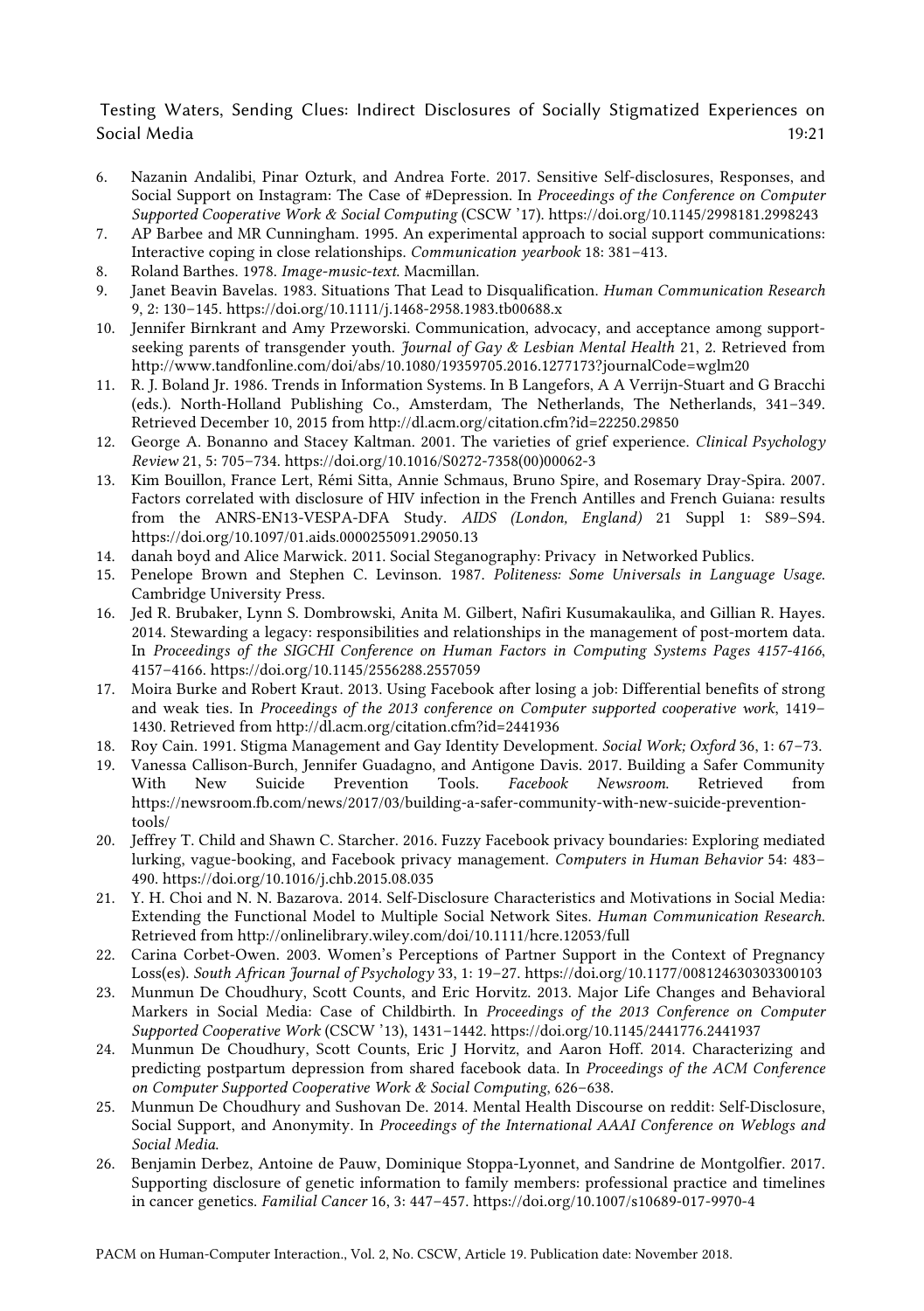- 27. Kathryn Dindia. 1998. "Going Into and Coming Out of the Closet": The Dialectics of Stigma Disclosure. In *Dialectical Approaches to Studying Personal Relationships*. Psychology Press.
- 28. Timothy Edgar. 1994. Self-Disclosure Behaviors of the Stigmatized: Strategies and Outcomes for the Revelation of Sexual Orientation. In *Queer words, queer images: Communication and the construction of homosexuality* (Jeffery Ringer). 221–237.
- 29. Nicole B. Ellison, Lindsay Blackwell, Cliff Lampe, and Penny Trieu. 2016. "The Question Exists, but You Don't Exist With It": Strategic Anonymity in the Social Lives of Adolescents. *Social Media + Society* 2, 4: 2056305116670673. https://doi.org/10.1177/2056305116670673
- 30. Nicole B. Ellison, Charles Steinfield, and Cliff Lampe. 2007. The Benefits of Facebook "Friends:" Social Capital and College Students' Use of Online Social Network Sites. *Journal of Computer-Mediated Communication* 12, 4: 1143–1168. https://doi.org/10.1111/j.1083-6101.2007.00367.x
- 31. Erving Goffman. 1986. *Stigma: notes on the management of spoiled identity*. Simon & Schuster, New York.
- 32. Kathryn Greene, Valerian J Derlega, and Alicia Mathews. 2006. Self-disclosure in personal relationships. In *The Cambridge handbook of personal relationships*.
- 33. Shion Guha, Eric P.S. Baumer, and Geri K. Gay. 2018. Regrets, I'Ve Had a Few: When Regretful Experiences Do (and Don'T) Compel Users to Leave Facebook. In *Proceedings of the 2018 ACM Conference on Supporting Groupwork* (GROUP '18), 166–177. https://doi.org/10.1145/3148330.3148338
- 34. Oliver L Haimson, Nazanin Andalibi, Munmun De Choudhury, and Gillian R Hayes. 2017. Relationship breakup disclosures and media ideologies on Facebook. *New Media & Society*: 1461444817711402. https://doi.org/10.1177/1461444817711402
- 35. Oliver L Haimson, Jed R Brubaker, Lynn Dombrowski, and Gillian R Hayes. 2015. Disclosure, Stress, and Support During Gender Transition on Facebook.
- 36. Kazuya Hara and Min-Sun Kim. 2004. The effect of self-construals on conversational indirectness. *International Journal of Intercultural Relations* 28, 1: 1–18. https://doi.org/10.1016/j.ijintrel.2003.12.005
- 37. Gillian R. Hayes, Karen G. Cheng, Sen H. Hirano, Karen P. Tang, Marni S. Nagel, and Dianne E. Baker. 2014. Estrellita: A Mobile Capture and Access Tool for the Support of Preterm Infants and Their Caregivers. *ACM Trans. Comput.-Hum. Interact.* 21, 3: 19:1–19:28. https://doi.org/10.1145/2617574
- 38. Janet Beavin Bavelas, Alex Black, Nicole Chovil, and Jennifer Mullett. 1990. *Equivocal Communication*. Retrieved August 17, 2017 from http://psycnet.apa.org/record/1990-97861-000
- 39. S.M. Jourard. 1971. *The transparent self*. Van Nostrand Reinhold.
- 40. Bonnie Kaplan and Joseph A. Maxwell. 2005. Qualitative Research Methods for Evaluating Computer Information Systems. In *Evaluating the Organizational Impact of Healthcare Information Systems*, James G. Anderson and Carolyn E. Aydin (eds.). Springer New York, 30–55. https://doi.org/10.1007/0- 387-30329-4\_2
- 41. Elaine Kasket. 2009. Protocol for Responding to Participant Distress, Adapted Version for Telephone/Skype.
- 42. Puneet Kaur, Amandeep Dhir, Sufen Chen, and Risto Rajala. 2016. Understanding online regret experience using the theoretical lens of flow experience. *Computers in Human Behavior* 57: 230–239. https://doi.org/10.1016/j.chb.2015.12.041
- 43. Ohbyung Kwon and Yixing Wen. 2010. An empirical study of the factors affecting social network service use. *Computers in Human Behavior* 26, 2: 254–263. https://doi.org/10.1016/j.chb.2009.04.011
- 44. Airi Lampinen, Vilma Lehtinen, Asko Lehmuskallio, and Sakari Tamminen. 2011. We'Re in It Together: Interpersonal Management of Disclosure in Social Network Services. In *Proceedings of the SIGCHI Conference on Human Factors in Computing Systems* (CHI '11), 3217–3226. https://doi.org/10.1145/1978942.1979420
- 45. Airi Lampinen, Sakari Tamminen, and Antti Oulasvirta. 2009. All My People Right Here, Right Now: management of group co-presence on a social networking site. 281–290. https://doi.org/10.1145/1531674.1531717
- 46. Eden Litt. 2012. Knock, Knock. Who's There? The Imagined Audience. *Journal of Broadcasting & Electronic Media* 56, 3: 330–345. https://doi.org/10.1080/08838151.2012.705195
- 47. Marifran Mattson and Jennifer Gibb Hall. 2011. *Health as communication nexus: a service-learning approach*.
- 48. M. Chad McBride and Paige Toller. 2011. Negotiation of Face between Bereaved Parents and Their Social Networks. *Southern Communication Journal* 76, 3: 210–229. https://doi.org/10.1080/10417940903477647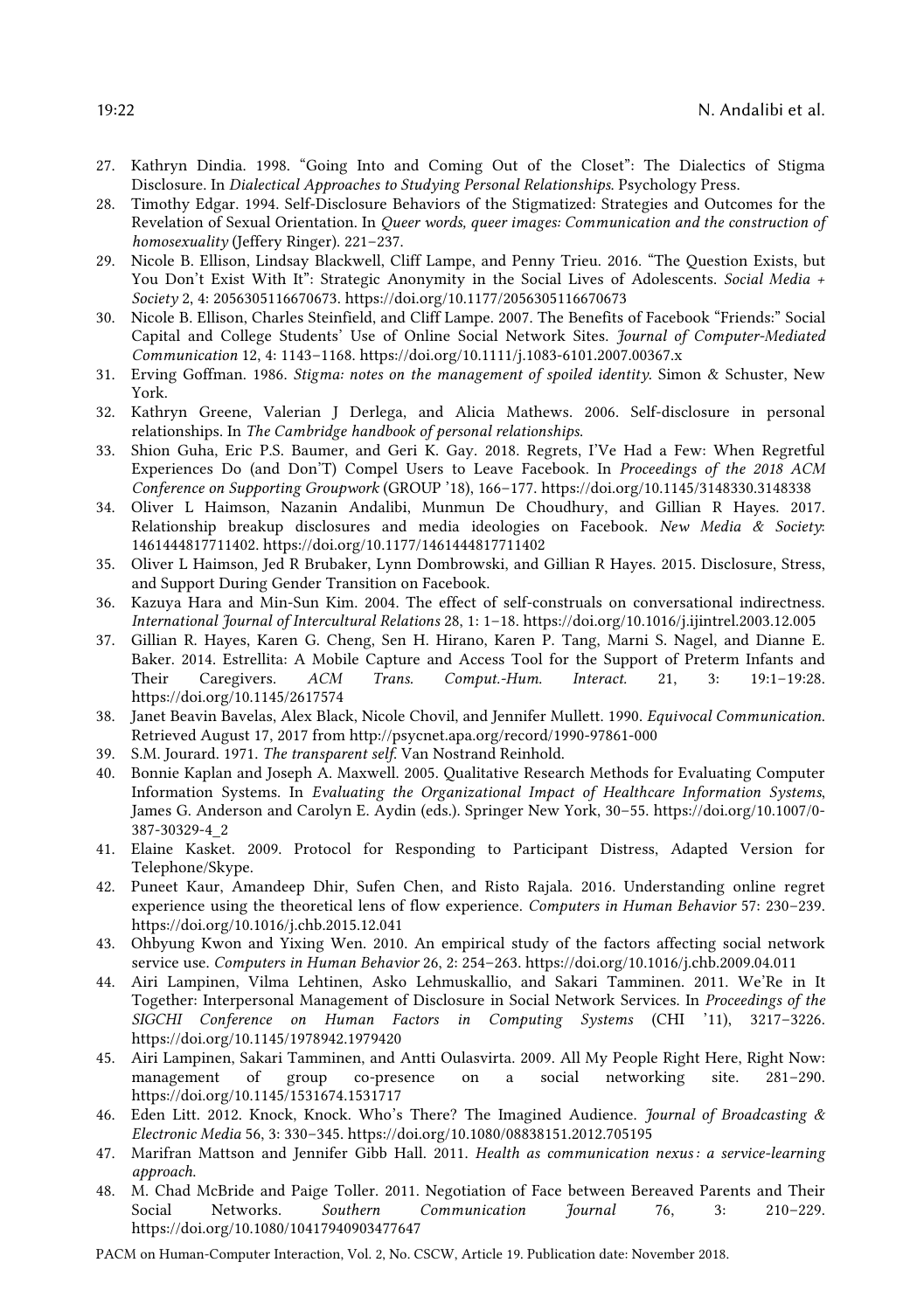- 49. Tsubasa Morioka, Nicole B. Ellison, and Michael Brown. 2016. Identity Work on Social Media Sites: Disadvantaged Students' College Transition Processes. In *Proceedings of the 19th ACM Conference on Computer-Supported Cooperative Work & Social Computing* (CSCW '16), 848–859. https://doi.org/10.1145/2818048.2819959
- 50. Christine Moulder. 1994. Towards a Preliminary Framework for Understanding Pregnancy Loss. *Journal of Reproductive and Infant Psychology* 12, 1: 65–67.
- 51. Michael D. Myers and others. 1997. Qualitative research in information systems. *Management Information Systems Quarterly* 21: 241–242.
- 52. Julia Omarzu. 2000. A Disclosure Decision Model: Determining How and When Individuals Will Self-Disclose. *Personality and Social Psychology Review* 4, 2: 174–185. https://doi.org/10.1207/S15327957PSPR0402\_05
- 53. Jamie Orme. 2014. Samaritans pulls 'suicide watch' Radar app over privacy concerns. *The Guardian*. Retrieved from http://www.theguardian.com/society/2014/nov/07/samaritans-radar-app-suicidewatch-privacy-twitter-users
- 54. Sameer Patil, Greg Norcie, and Apu Kapadia. 2012. Reasons, Rewards, Regrets: Privacy Considerations in Location Sharing as an Interactive Practice. In *In Proceedings of the Eighth Symposium on Usable Privacy and Security*.
- 55. F. A. P. Petitcolas, R. J. Anderson, and M. G. Kuhn. 1999. Information hiding-a survey. *Proceedings of the IEEE* 87, 7: 1062–1078. https://doi.org/10.1109/5.771065
- 56. Sandra Petronio. 1991. Communication Boundary Management: A Theoretical Model of Managing Disclosure of Private Information Between Marital Couples. *Communication Theory* 1, 4: 311–335. https://doi.org/10.1111/j.1468-2885.1991.tb00023.x
- 57. Sandra Petronio. 2002. *Boundaries of privacy: Dialectics of disclosure*. Suny Press.
- 58. Barbara Ponse. 1976. Secrecy in the Lesbian World. *Urban Life* 5, 3: 313–338. https://doi.org/10.1177/089124167600500304
- 59. Antonia Quadara. 2008. *Responding to young people disclosing sexual assault: A resource for schools*. Australian Institute of Family Studies.
- 60. Andrew G. Reece and Christopher M. Danforth. 2017. Instagram photos reveal predictive markers of depression. *EPJ Data Science* 6, 1: 15. https://doi.org/10.1140/epjds/s13688-017-0110-z
- 61. CatherineHackett Renner, Sophia Verdekal, Sigal Brier, and Gina Fallucca. 2000. The Meaning of Miscarriage to Others: Is it an unrecognized Loss? *Journal of Personal and lnterpersonnl Loss* 5: 65–76.
- 62. Jill Walker Rettberg. 2014. *Seeing Ourselves Through Technology: How We Use Selfies, Blogs and Wearable Devices to See and Shape Ourselves*. Social Science Research Network, Rochester, NY.
- 63. Eugenia Ha Rim Rho, Oliver L. Haimson, Nazanin Andalibi, Melissa Mazmanian, and Gillian R. Hayes. 2017. Class Confessions: Restorative Properties in Online Experiences of Socioeconomic Stigma. In *Proceedings of the 2017 CHI Conference on Human Factors in Computing Systems* (CHI '17), 3377–3389. https://doi.org/10.1145/3025453.3025921
- 64. Lawrence Rosenfeld. 2000. Overview of the ways privacy, secrecy, and disclosure are balanced in today's society. In *Balancing the Secrets of Private Disclosures*. Routledge, 3–17.
- 65. Craig Ross, R. Robert Orr, Emily S. Orr, Mia Sisic, Jaime M. Arseneault, and Mary G. Simmering. 2009. Personality and motivations associated with Facebook use. *Computers in Human Behavior* 25, 2: 578– 586. https://doi.org/10.1016/j.chb.2008.12.024
- 66. David A. Savitz, Irva Hertz-Picciotto, Charles Poole, and Andrew F. Olshan. 2002. Epidemiologic measures of the course and outcome of pregnancy. *Epidemiologic Reviews* 24, 2: 91–101.
- 67. Sarita Schoenebeck, Nicole B. Ellison, Lindsay Blackwell, Joseph B. Bayer, and Emily B. Falk. Playful Backstalking and Serious Impression Management: How Young Adults Reflect on their Past Identities on Facebook. Retrieved November 11, 2015 from http://josephbayer.com/wpcontent/uploads/2015/09/Schoenebeck-Playful-Backstalking.pdf
- 68. Irving Seidman. 2006. *Interviewing as qualitative research: a guide for researchers in education and the social sciences*. Teachers College Press, New York.
- 69. Bryan Semaan, Lauren M. Britton, and Bryan Dosono. 2017. Military Masculinity and the Travails of Transitioning: Disclosure in Social Media. In *Proceedings of the 2017 ACM Conference on Computer Supported Cooperative Work and Social Computing* (CSCW '17), 387–403. https://doi.org/10.1145/2998181.2998221